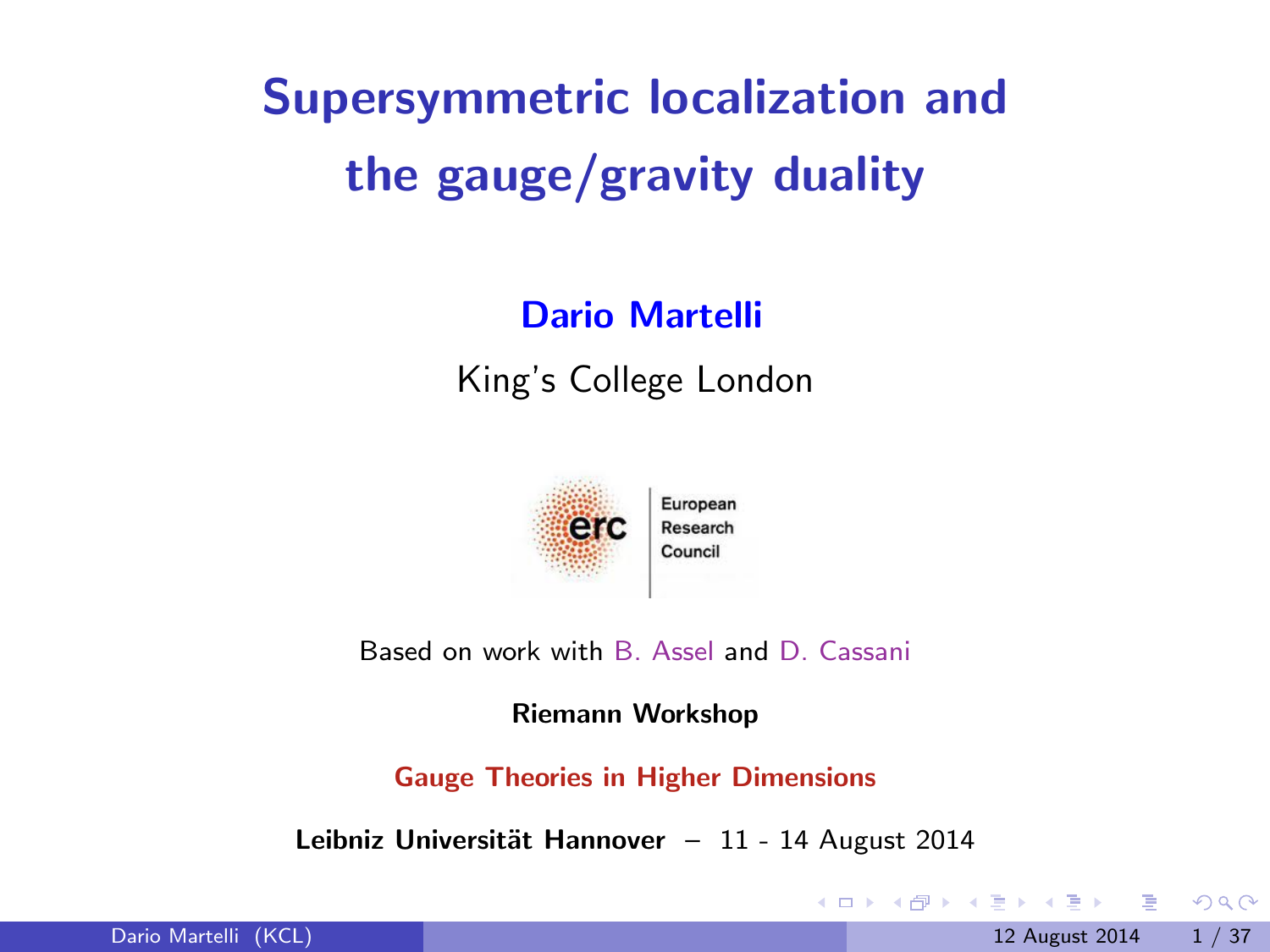# **Outline**



- 2 Part I: supersymmetric localization
- <sup>3</sup> Part II: gauge/gravity duality

I will focus on four-dimensional field theories and five-dimensional gravity duals

4 日下

 $QQ$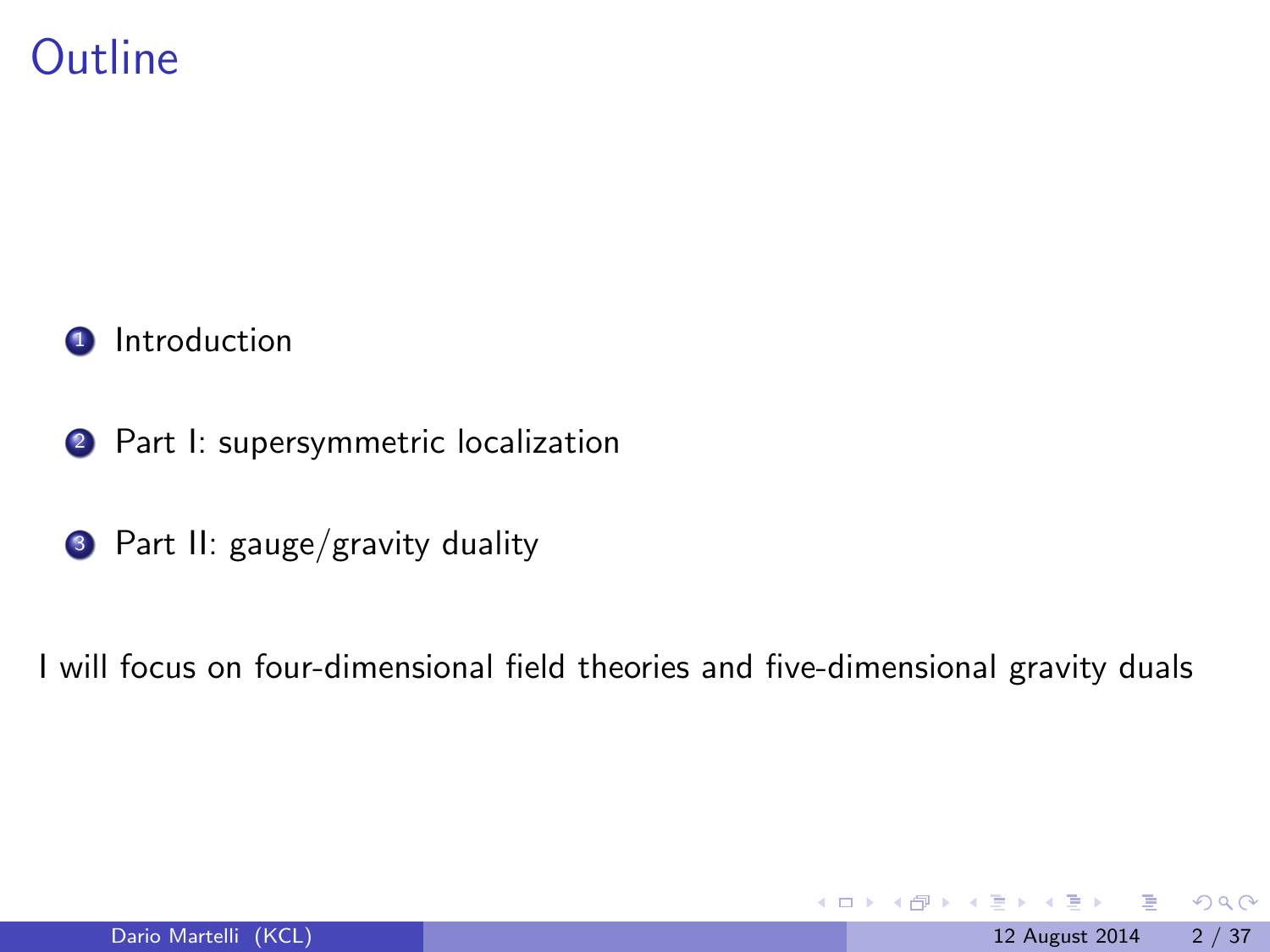# Gauge/Gravity duality

Equivalence between (quantum) gravity in bulk space-times and quantum field theories on their boundaries

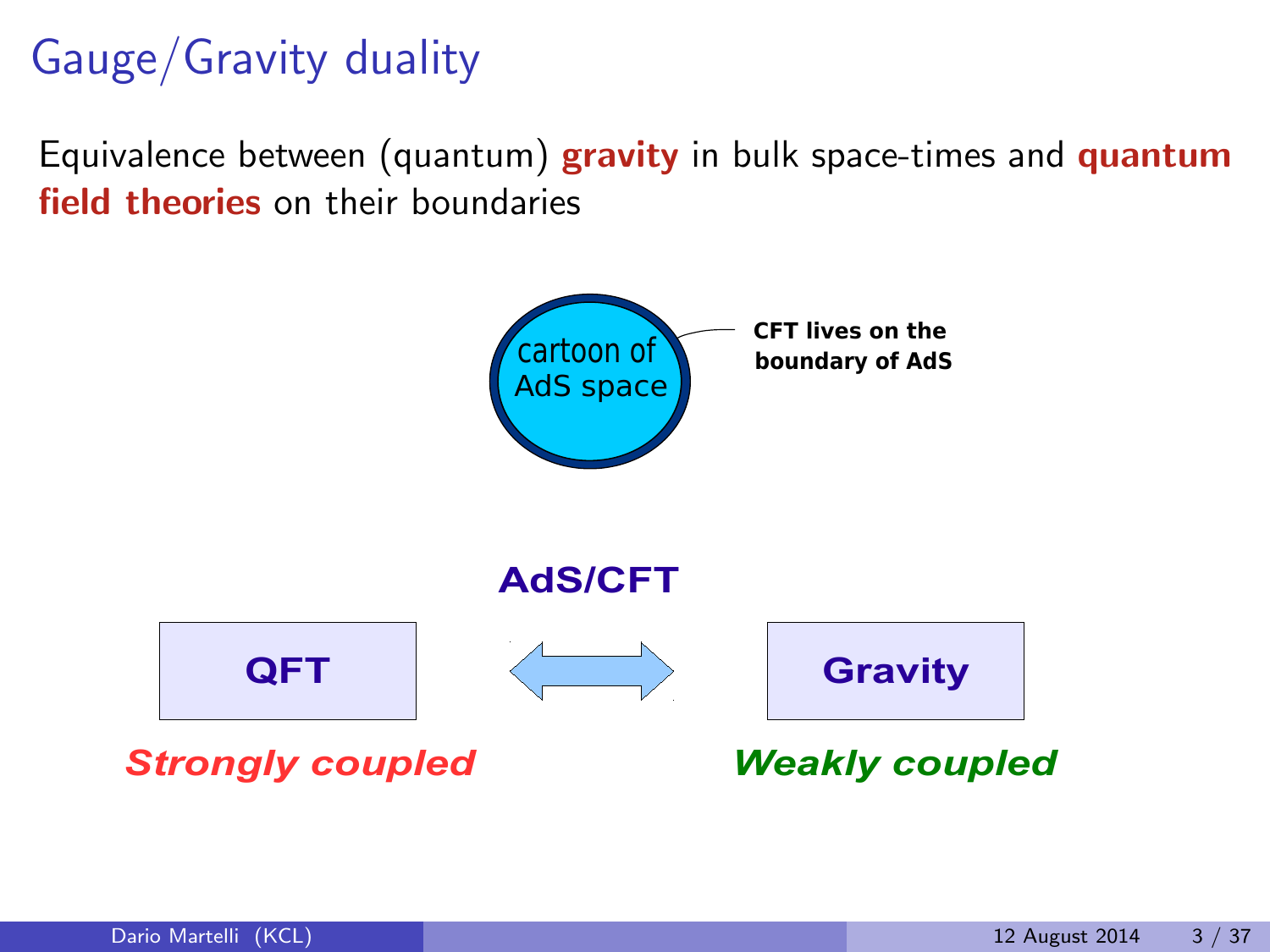## Localization

- For certain supersymmetric field theories defined on compact curved Riemannian manifolds the path integral may be computed exactly
- Localization: functional integral over all fields of a theory  $\rightarrow$ integral/sum over a reduced set of field configurations
- Saddle point around a supersymmetric locus gives the exact answer
- A priori the path integral ("partition function" **Z**) depends on the parameters of the theory and of the background geometry

 $200$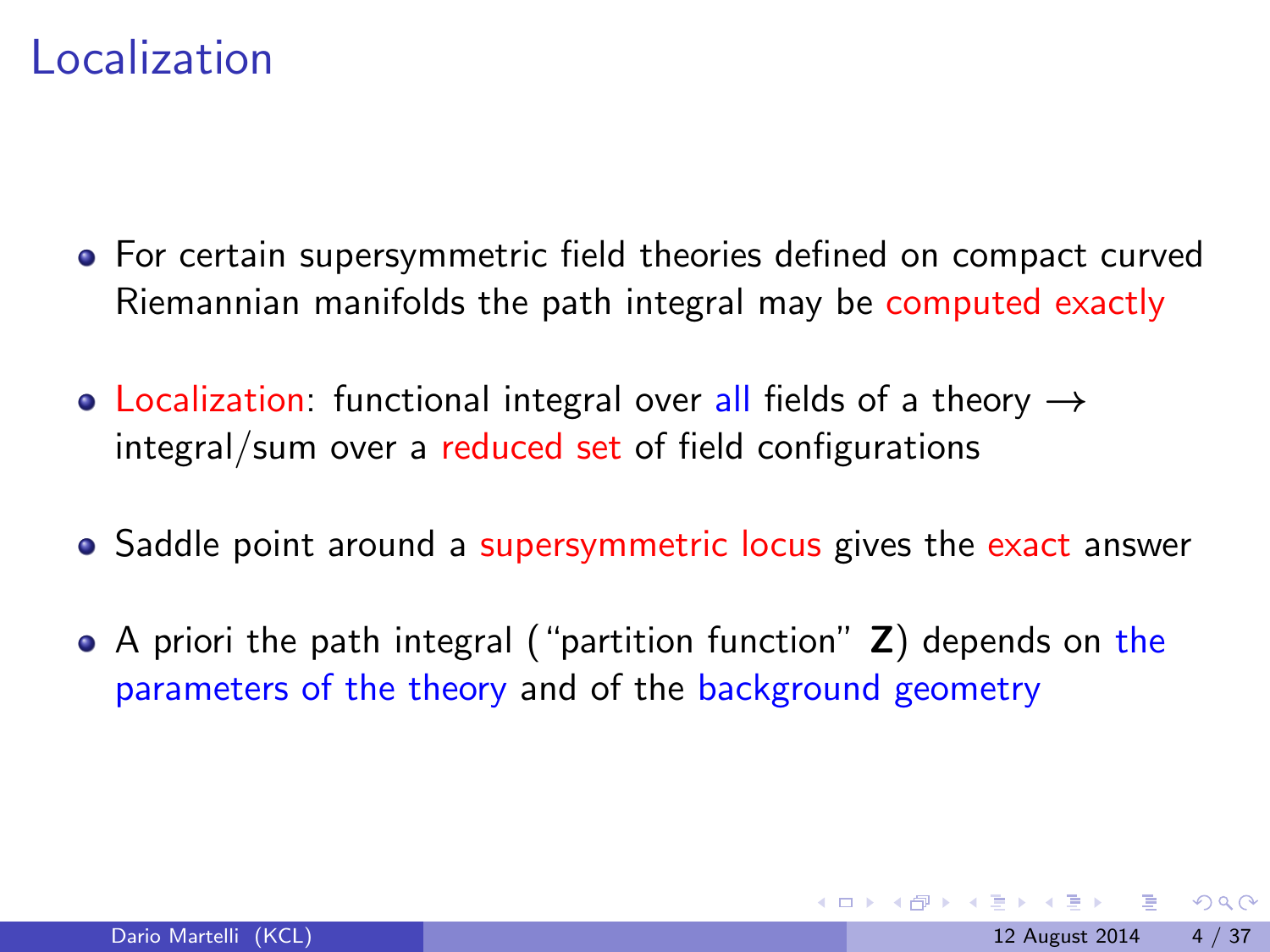# Supersymmetry

When bulk and boundary are supersymmetric we can perform detailed computations on both sides and (in certain limits) compare them

Supersymmetry in the bulk  $\Rightarrow$  supersymmetric solutions of supergravity equations

Supersymmetry on the boundary  $\Rightarrow$  "rigid" curved space supersymmetry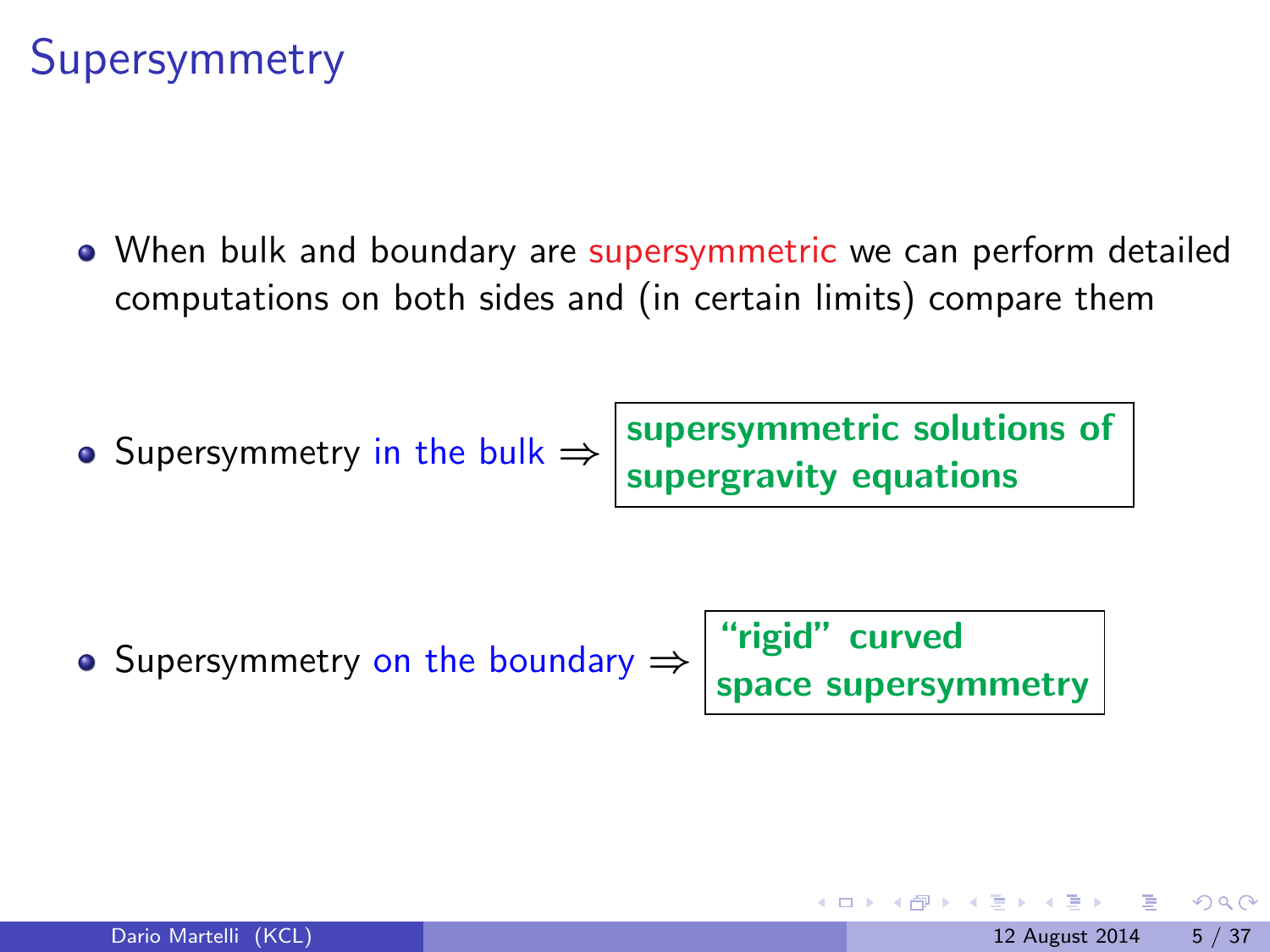#### Part I: Supersymmetric localization



重

 $2990$ 

イロト イ御 トメ ミトメ 毛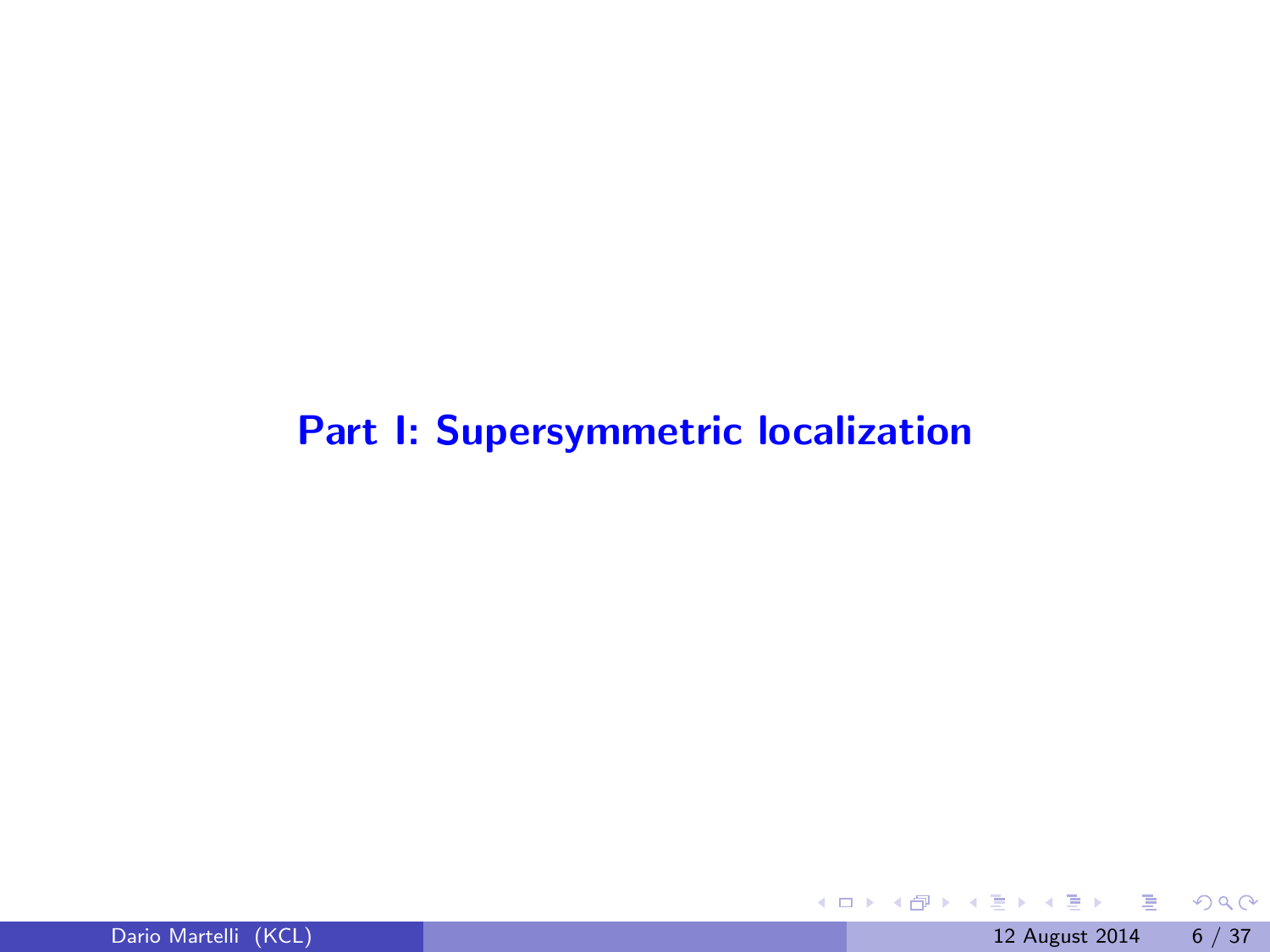# Prequel: localization on the round three-sphere

- Supersymmetric localization attributed to [Pestun]:  $\mathcal{N}=2$  four-dimensional QFT on round  $\textsf{S}^4 \rightarrow$  followed by results in three dimensions [J. Sparks' talk]
- Any  $\mathsf{d}=3$ ,  $\mathcal{N}=2$  gauge theory on the round  $\mathsf{S}^3$ , preserves supersymmetry [Kapustin-Willet-Yaakov], [Jafferis], [Hama-Hosomichi-Lee]. Key ingredient: on the (unit-radius) round  $\textsf{S}^3$  there exist Killing spinors  $\chi$

$$
\nabla_i \chi = \frac{i}{2} \gamma_i \chi
$$

• Full path integral  $\rightarrow$  matrix integral with integrand a super-determinant where "most", but not all eigenvalues cancel out:

| det D $_{\rm ferm}$  | $\prod$ ferm eigenvalues | $\prod$ unpaired ferm eigenvalues |
|----------------------|--------------------------|-----------------------------------|
| $det D_{\text{bos}}$ | $\prod$ bos eigenvalues  | $\prod$ unpaired bos eigenvalues  |

 $\Omega$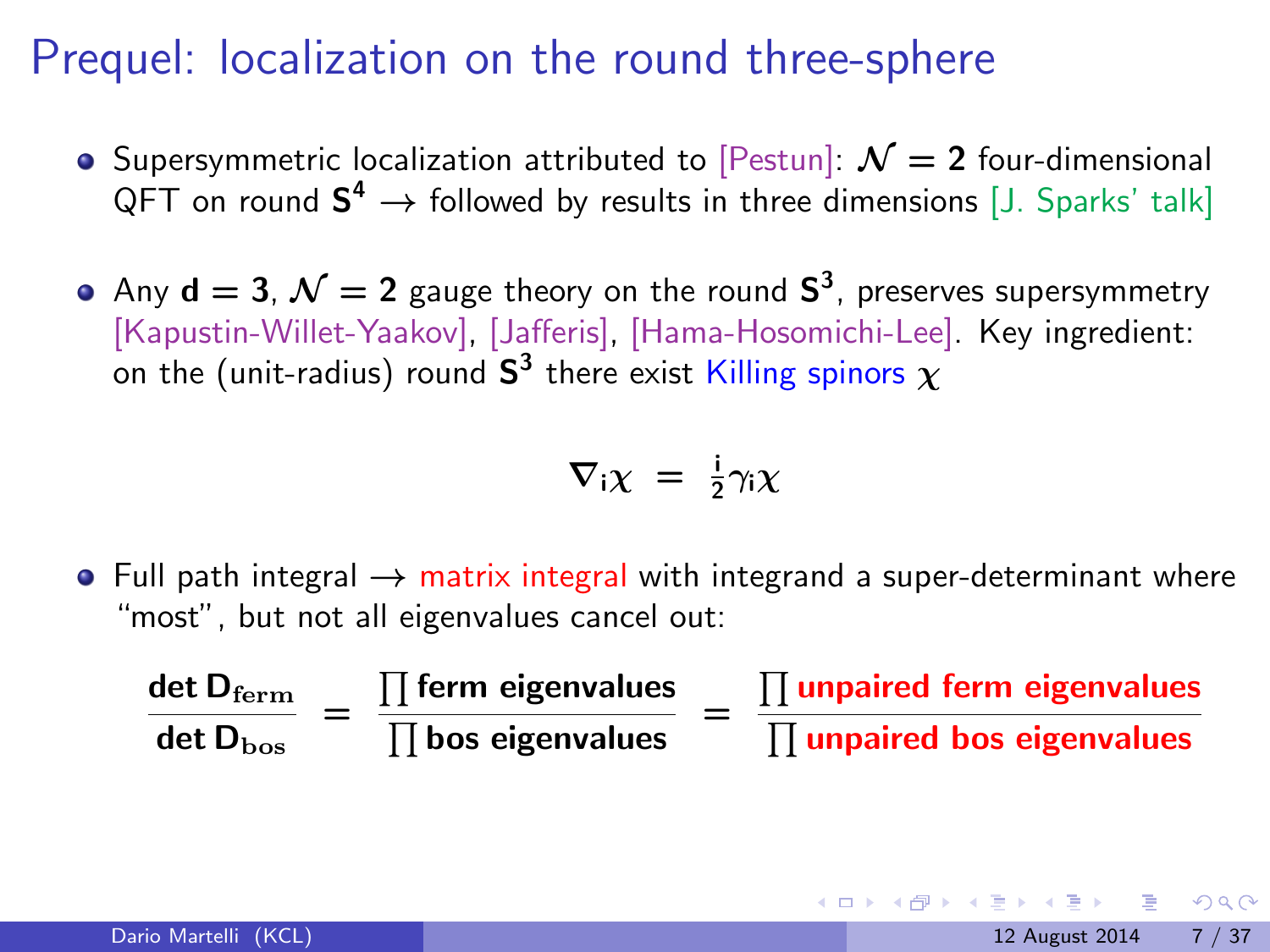Four dimensional  $\mathcal{N} = 1$  supersymmetric field theories

- Main character:  $d = 4$  supersymmetric gauge theories with "matter"
- **•** Supersymmetry organises the fields in multiplets, containing fields with different spin
- Vector multiplet: gauge field  $A$  (connection on a bundle); Weyl spinor  $\lambda$ ; "auxiliary" scalar D (sort of Lagrange multiplier), all transforming in the adjoint representation of a group G
- Chiral multiplet (the "matter"): complex scalar  $\phi$ ; Weyl spinor  $\psi$ ; "auxiliary" scalar **F**, all transforming in a representation  $\mathcal{R}$  of the group **G**
- **•** In flat space with Lorentzian signature, supersymmetric Lagrangians containing these fields are text-book material (Euclidean space has some extra caveats)

 $\Omega$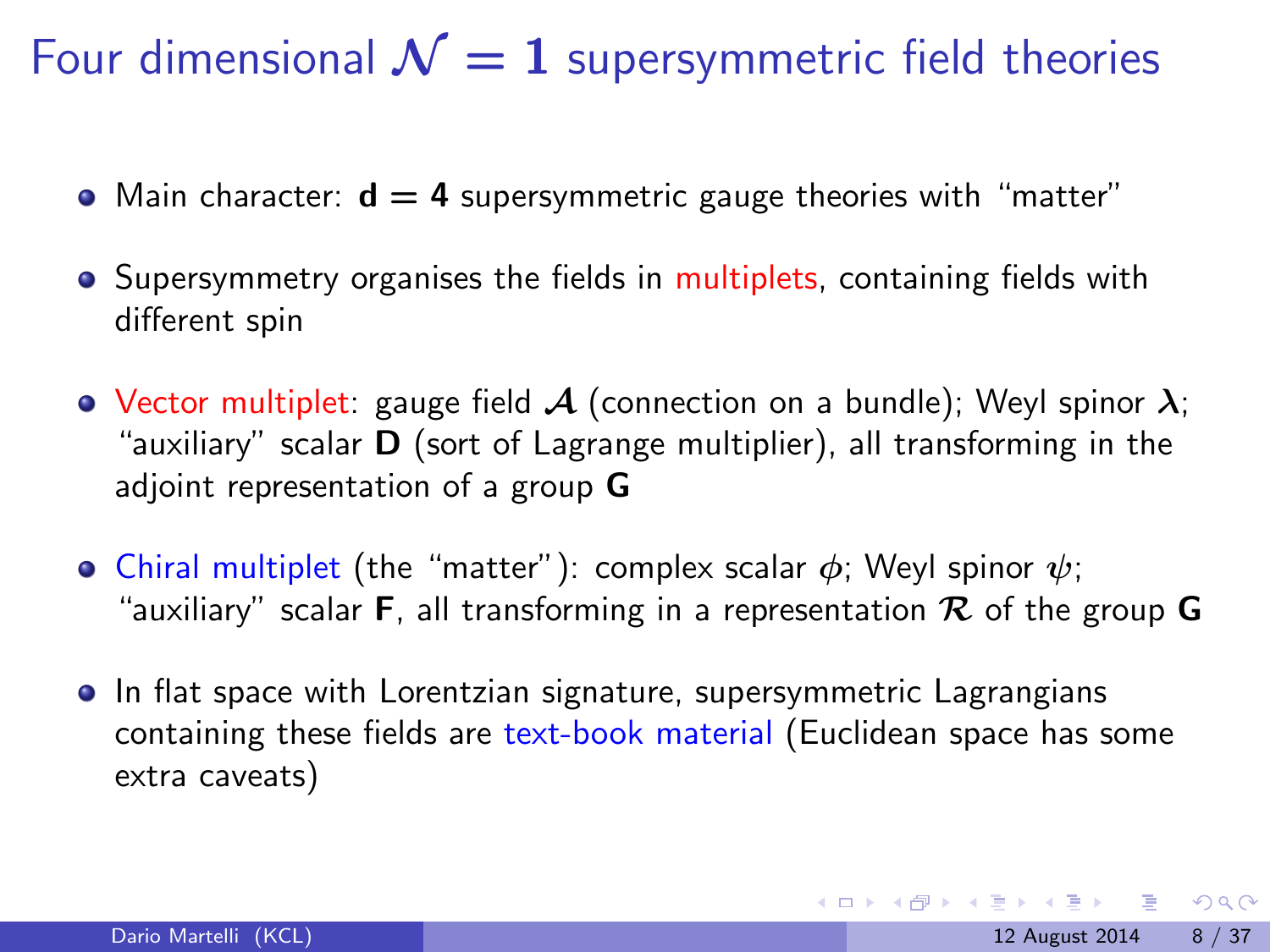Four dimensional  $\mathcal{N} = 1$  supersymmetric field theories

• For example, defining  $D_{\mu} = \partial_{\mu} - iA_{\mu}$ , where  $\cdot$  denotes action on the appropriate representation, we have

$$
\mathcal{L} = (\mathsf{D}^{\mu} \phi)^{\dagger} \mathsf{D}_{\mu} \phi + i \psi^{\dagger} \sigma^{\mu} \mathsf{D}_{\mu} \psi + \dots
$$

- **•** Somewhat strangely, rigid supersymmetry in curved space (Euclidean or Lorentzian) addressed systematically only in the 2010's
- $\bullet$  But local supersymmetry studied since long time ago  $\rightarrow$  supergravity
- [Festuccia-Seiberg]: take supergravity with some gauge and matter fields and appropriately throw away gravity  $\rightarrow$  "rigid limit". Simple but correct
- Important: in the process of throwing away gravity, some extra fields of the supergravity multiplet remain, but are non-dynamical  $\rightarrow$  background fields

 $\Omega$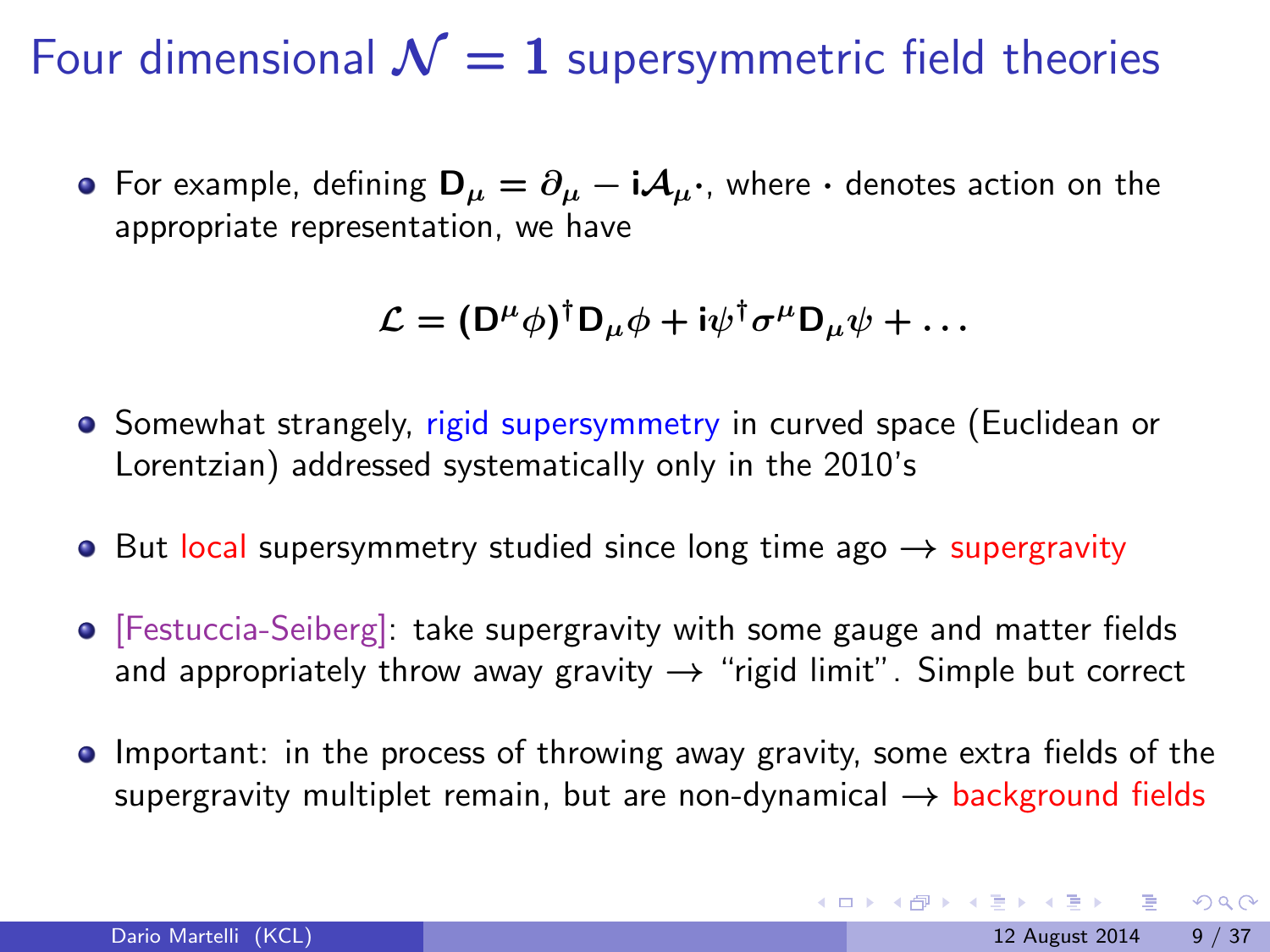# Rigid supersymmetric four-manifolds

• Rigid limit of "new minimal" supergravity  $\rightarrow$  Killing spinor equation for  $d = 4$ ,  $\mathcal{N} = 1$  gauge theories on curved space

$$
(\nabla_{\mu} - \mathrm{i} A_{\mu}) \zeta + \mathrm{i} V_{\mu} \zeta + \mathrm{i} V^{\nu} \sigma_{\mu \nu} \zeta = 0
$$

- The  $A_\mu, V_\mu$  are background fields and  $\zeta$  is a supersymmetry parameter
- In Euclidean signature: equivalent to Hermitian metric [Klare-Tomasiello-Zaffaroni], [Dumitrescu-Festuccia-Seiberg]
- In Lorentzian signature: equivalent to null conformal Killing vector [Cassani-Klare-DM-Tomasiello-Zaffaroni]
- Main motivation: localization in four dimensional  $\mathcal{N} = 1$  gauge theories  $\rightarrow$ [Assel-Cassani-DM]

**KOD KARD KED KED E VAN**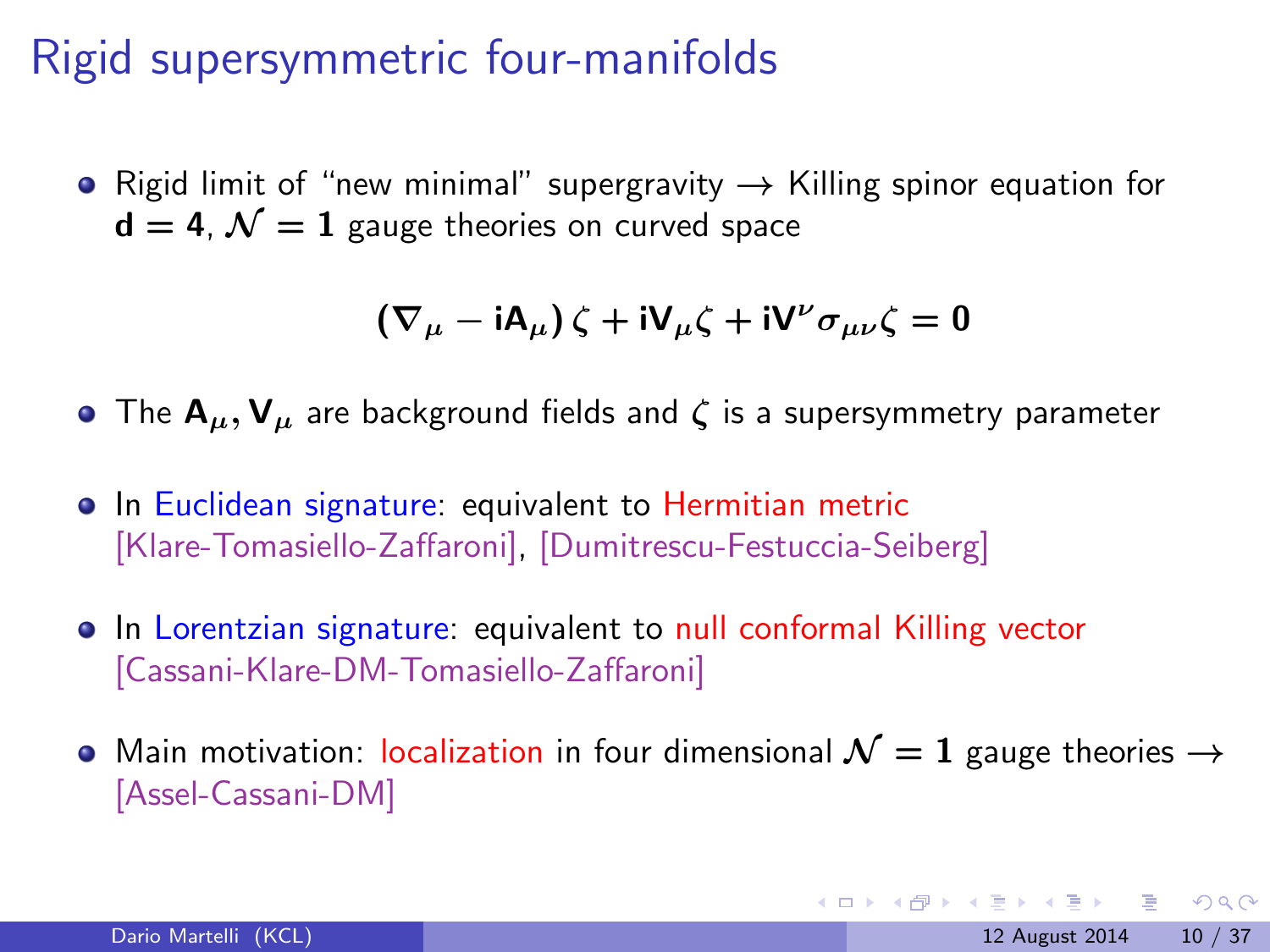# Localization on four-manifolds: strategy outline

- Work in Euclidean signature and start with generic background fields  $A_{\mu}$ , V<sub>u</sub> associated to a Hermitian manifold
- Construct "susy-exact" Lagrangians for the vector and chiral multiplets  $\rightarrow$ set-up localization on a general Hermitian manifold
- **•** Restrict to backgrounds admitting a second spinor  $\tilde{\mathcal{C}}$  with opposite R-charge  $\rightarrow$  show that is possible to pick a real A
- Further restrict to manifolds with topology  $\mathsf{M}_{4}\simeq \mathsf{S}^{1}\times \mathsf{S}^{3}$
- **•** Prove that the localization locus is given by gauge field  $A<sub>r</sub> =$  constant, with all other fields  $(\lambda, D; \phi, \psi, F)$  vanishing
- Partition function reduces to a matrix integral over the Kaluza-Klein (Fourier) modes of  $\mathcal{A}_{\tau}$  on  $\textsf{S}^1\to$  integrand is infinite product of 3d super-determinants  $\rightarrow$  use the 3d results! [J. Sparks' talk]

 $QQ$ 

KONKAPIK KENYEN E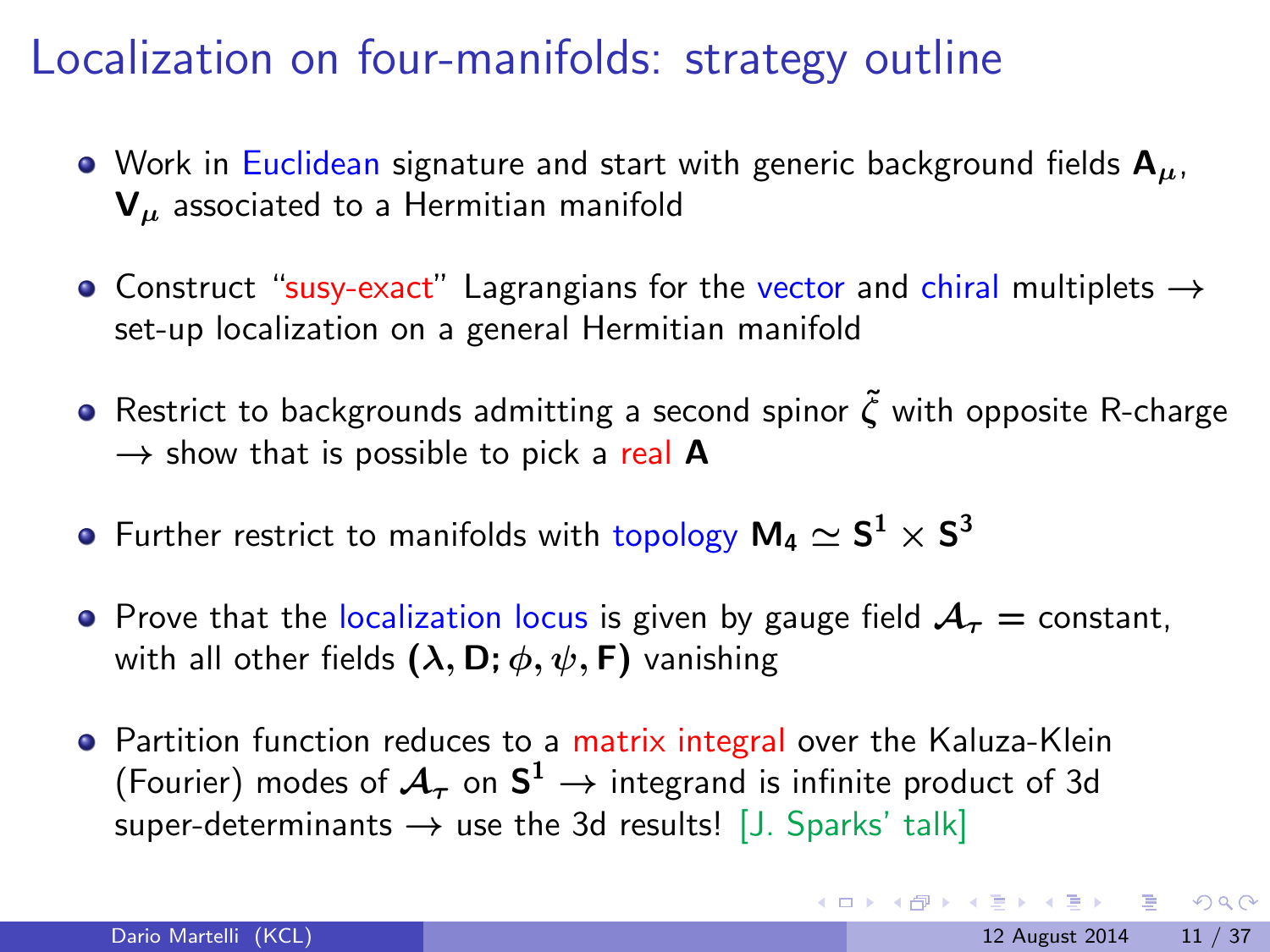# Localizing Lagrangians and saddle point equations

• The bosonic parts of the localizing terms constructed with  $\zeta$  are

$$
\mathcal{L}_{\text{vector}}^{(+)} = \text{tr}\left(\frac{1}{4}\mathcal{F}_{\mu\nu}^{(+)}\mathcal{F}^{(+)}\mu\nu - \frac{1}{4}D^2\right)
$$

$$
\mathcal{L}_{\text{chiral}} = (g^{\mu\nu} - iJ^{\mu\nu}) D_{\mu}\tilde{\phi}D_{\nu}\phi + \tilde{F}F
$$

Where 
$$
\mathbf{D}_{\mu} = \nabla_{\mu} - \mathrm{i} \mathbf{q}_{R} \mathbf{A}_{\mu} - \mathrm{i} \mathbf{A}_{\mu} \cdot
$$

- In Euclidean signatures all fields are doubled, and to evaluate the path integral one needs to impose reality conditions
- With the obvious ones,  $\mathcal{A}, \mathsf{D}$  Hermitian,  $\widetilde{\phi} = \phi^{\dagger}$ ,  $\widetilde{\mathsf{F}} = \mathsf{F}^{\dagger}$ , we obtain the saddle point equations
	- vector :  $\Gamma^{(+)}_{\mu\nu}\,=\,0\,,\hspace{1cm} \mathsf{D}\,=\,0\,,$ chiral :  $_{\nu}D^{\nu}\tilde{\phi} = iD^{\mu}\tilde{\phi}, \quad F = 0$

**KOD KARD KED KED B YOUR**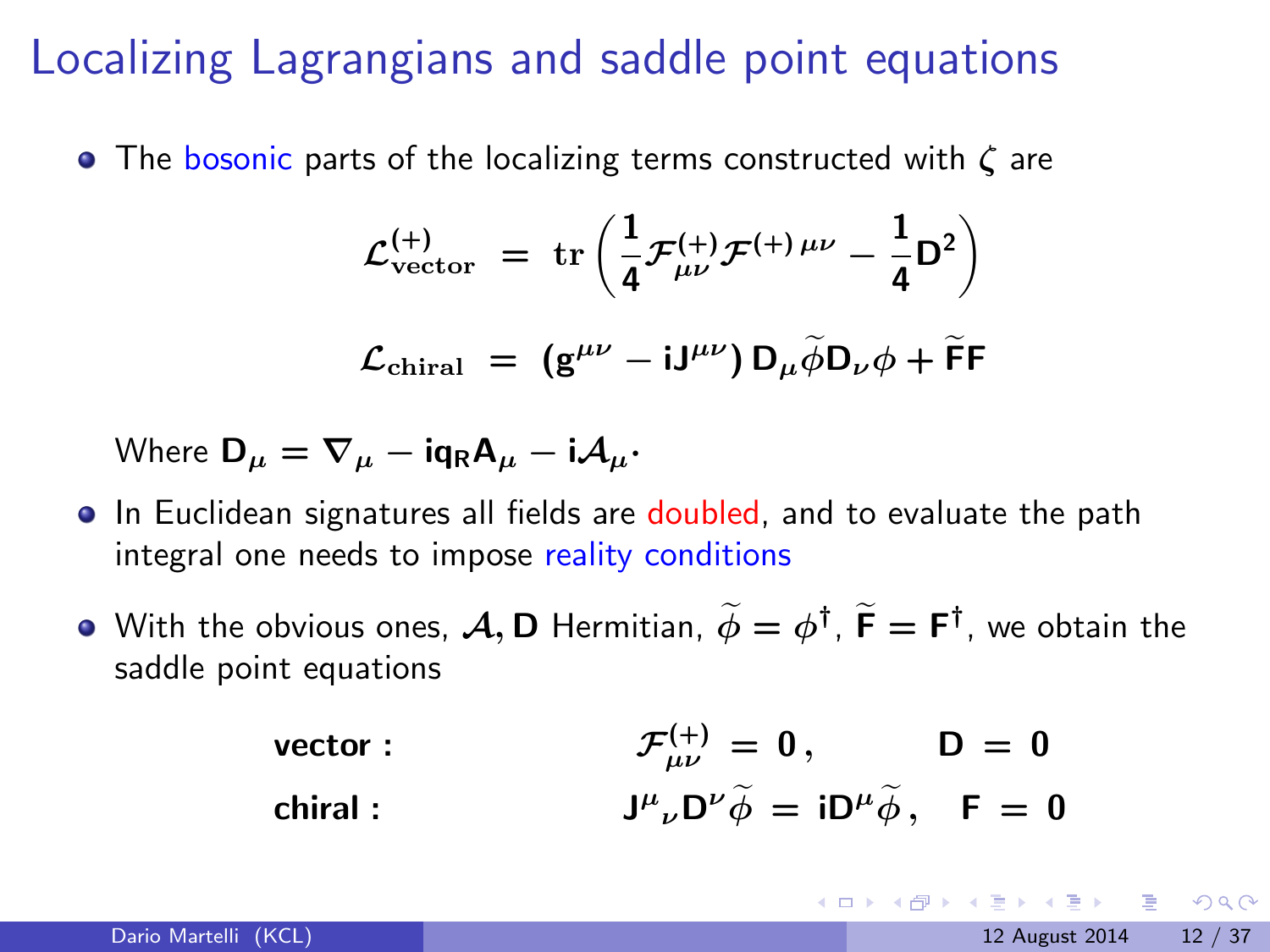# Aside: localization on general Hermitian manifolds

• The saddle-point condition of the vector multiplet is the instanton equation on  $M_4$ . I don't have to explain this equation at this workshop!

$$
Z = \sum_{\text{charge } n \text{ inst.}} \int_{\text{inst. moduli space}} [\text{inst. measure}] Z_{\text{classic}} Z_{1-\text{loop}}
$$

- $\bullet$  Instantons on Hermitian manifolds (HYM)  $\rightarrow$  hard problem (?)
- The saddle-point condition of the chiral multiplet can be rewritten as  $\partial_{\mathbf{D}}\phi = \mathbf{0} \rightarrow$  holomorphic sections of instanton bundle (+ further twist)
- Curiously, it is possible to deform the instanton equation to obtain the "vortex" equations [Bradlow], [Garciá-Prada]

$$
\mathsf{J}_{\mu\nu}\mathcal{F}^{\mu\nu} = \phi^{\dagger}\phi + \tau , \qquad \Omega_{\mu\nu}\mathcal{F}^{\mu\nu} = 0
$$

$$
\bar{\partial}_{\mathsf{D}}\phi = 0
$$

Exploited in physics to perform an alternative localization in some cases ("Higgs branch" localization), [Benini-Cremonesi,...]

 $QQ$ 

イロト イ母 トイヨ トイヨト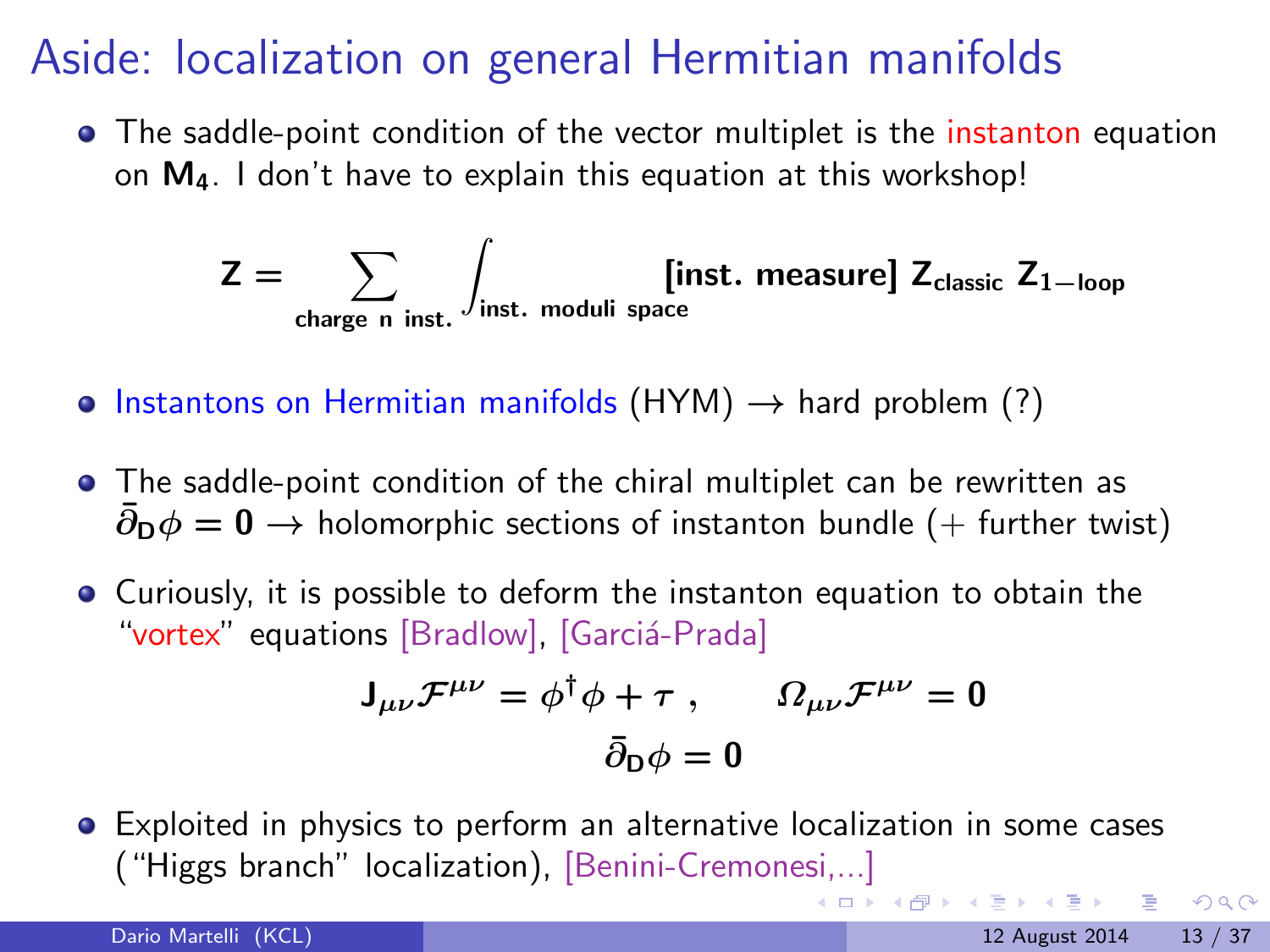Geometries with two supercharges of opposite R-charge

Assume that there exist a second spinor  $\tilde{\zeta}$ , with opposite chirality, obeying the rigid new minimal equation

$$
\left(\nabla_{\mu} + \mathrm{i} A_{\mu}\right) \widetilde{\zeta} - \mathrm{i} V_{\mu} \widetilde{\zeta} - \mathrm{i} V^{\nu} \widetilde{\sigma}_{\mu \nu} \widetilde{\zeta} = 0
$$

- Geometry is a special case of ambihermitian manifold, which may be neatly characterised by the complex holomorphic Killing vector field  $K^{\mu} = \zeta \sigma^{\mu} \tilde{\zeta}$
- The metric takes a canonical form in terms of complex coordinates z, w

$$
ds^2 = \Omega^2 [(\mathrm{d}w + \mathrm{hd}z)(\mathrm{d}\bar{w} + \bar{\mathrm{hd}}\bar{z}) + c^2 \mathrm{d}z \mathrm{d}\bar{z}]
$$

with  $\Omega(z, \bar{z})$ , **c**(z,  $\bar{z}$ ), **h**(z,  $\bar{z}$ ) arbitrary functions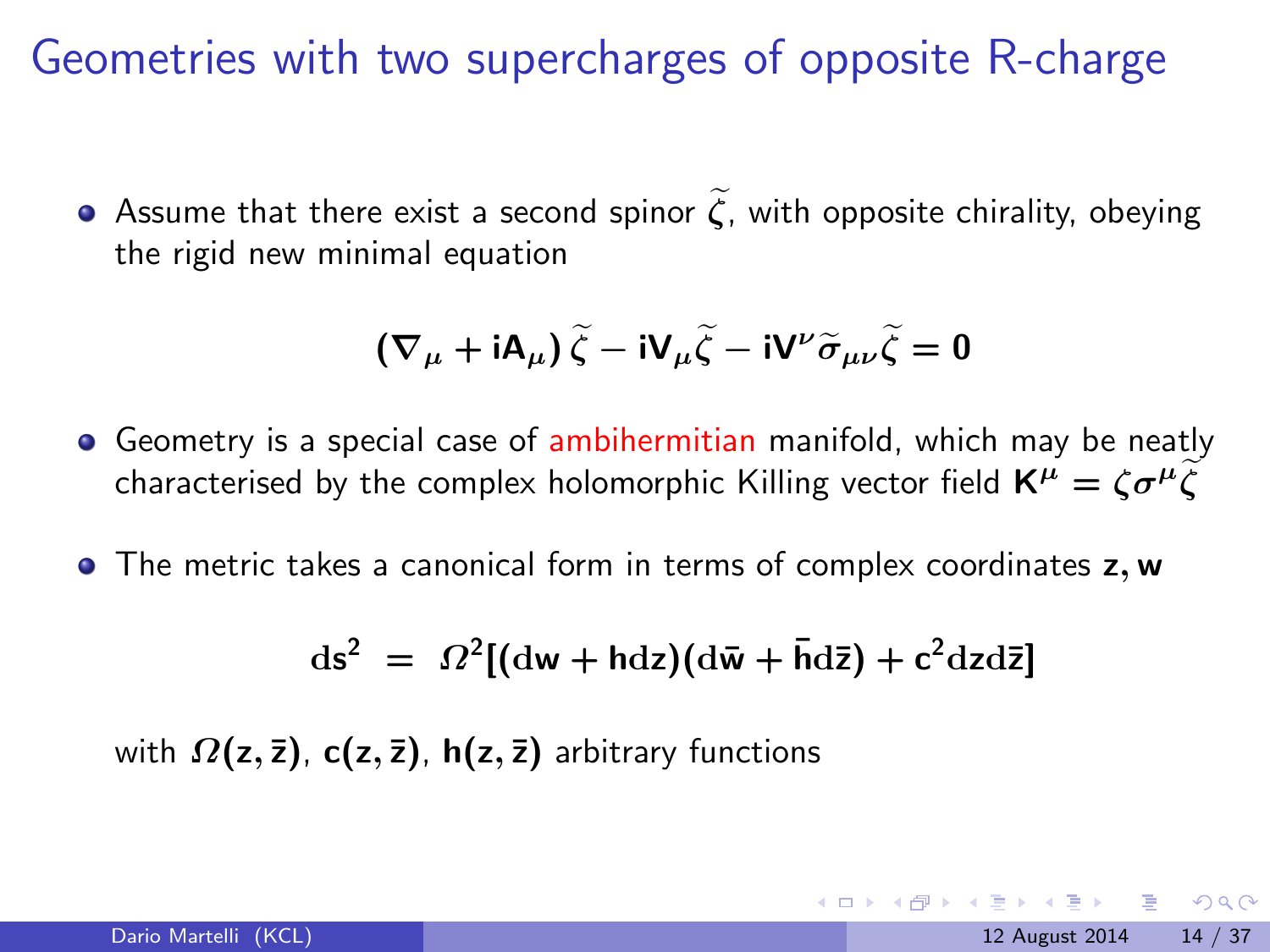#### Choice of real A

• The background fields take the form

$$
V = d^{c} \log \Omega + \frac{2}{\Omega^{2} c^{2}} \operatorname{Im} (\partial_{\bar{z}} h K) + \kappa K
$$

$$
A = \frac{1}{2} d^{c} \log (\Omega^{3} c) + \frac{1}{2} d\omega + \left(\frac{3}{2} \kappa - \frac{i}{\Omega^{2} c^{2}} \partial_{\bar{z}} h\right) K
$$

- $\bullet$   $\omega$  is a phase entering in the Killing spinors, that can be fixed requiring **A** to be globally well-defined
- $\bullet$   $\kappa$  is an arbitrary function a priori, that drops out from the rigid supersymmetry equations  $\rightarrow$  refer to as " $\kappa$ -gauge"
- $\bullet$  We fix  $\kappa$  so that the last term in **A** vanishes and therefore **A** is real

 $\Omega$ 

イロト イ母 トイヨ トイヨト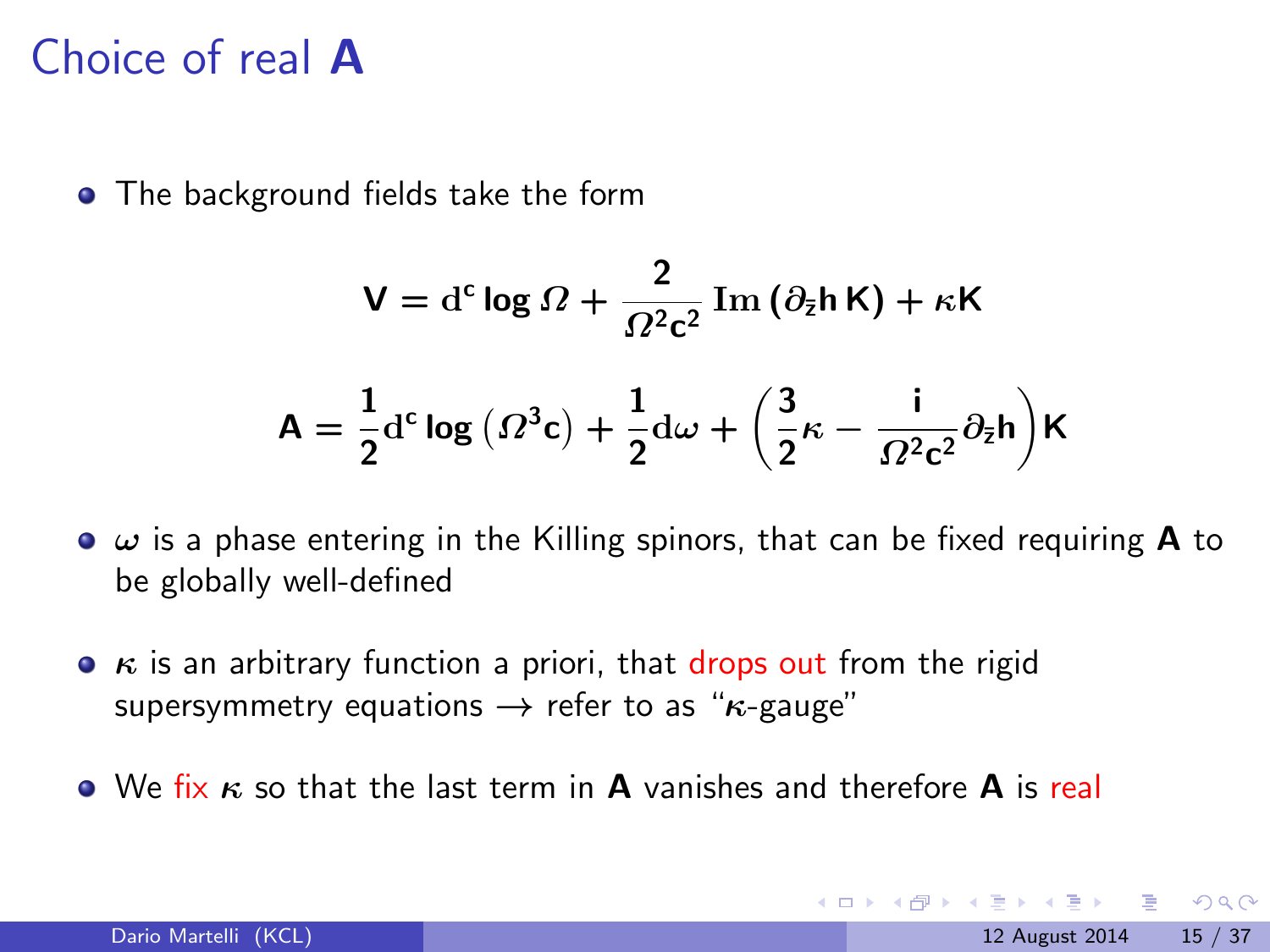# "Toric" Hopf surfaces

- A Hopf surface is essentially a four-dimensional complex manifold with the topology of  $\textsf{S}^1\times \textsf{S}^3$ , and it may be defined as a compact complex surface whose universal covering is  $\mathbb{C}^2-(0,0)$
- Described as quotient of  $\mathbb{C}^2-\bm{(0,0)}$ , with coordinates  $\bm{{z_1}},\bm{{z_2}}$  identified as

$$
(\mathsf{z}_1,\mathsf{z}_2)\sim(\mathsf{p}\mathsf{z}_1,\mathsf{q}\mathsf{z}_2)
$$

where **p**, **q** are in general two complex parameters

• We show that on a Hopf surface we can take a very general metric

$$
ds2 = \Omega2 d\tau2 + f2 d\rho2 + mIJd\varphiId\varphiJ \qquad 1, J = 1, 2
$$

while preserving two spinors  $\zeta$  and  $\widetilde{\zeta}$ 

 $\tau$  is a coordinate on  $\mathsf{S}^1$ , while the 3d part has coordinates  $\rho, \varphi_1, \varphi_2,$ describing  $\textsf{S}^3$  as a  $\textsf{T}^2$  fibration over an interval  $\rightarrow$  "toric"

 $\Omega$ 

 $A \oplus A \rightarrow A \oplus A \rightarrow A \oplus A$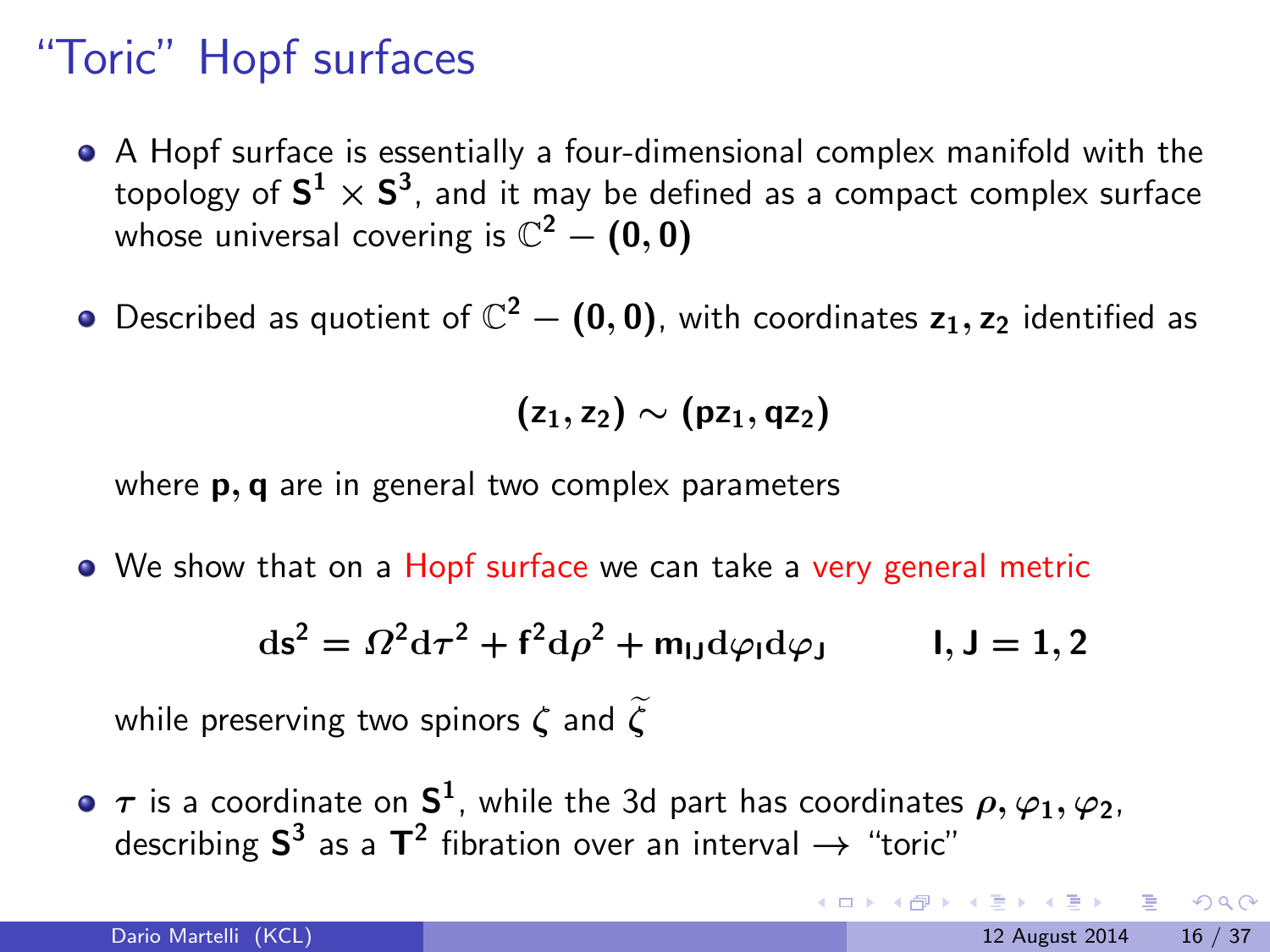#### The matrix model

- The localizing locus simplifies drastically, due to "doubling the equations imposed", e,g.  $\rightarrow {\cal F}^+ = {\cal F}^- = 0 \rightarrow$  full contribution comes from zero-instanton sector! Flat connections  $A<sub>\tau</sub>$  = constant, and all other fields vanishing
- The localized path integral is reduced to exactly the same 3d computation done in [Alday-DM-Richmond-Sparks] (with no CS terms). More precisely, to an infinite product of that, one for each KK supermultiplet mode
- $\bullet$  The Hopf surface complex structure data  $\mathbf{p}, \mathbf{q}$  maps to the almost contact structure data  $\mathbf{b}_1, \mathbf{b}_2$  as:  $\mathbf{p} = \mathrm{e}^{-2\pi |\mathbf{b}_1|}, \, \mathbf{q} = \mathrm{e}^{-2\pi |\mathbf{b}_2|}$
- **•** Infinite products regularised using fancy mathematical formulas. E.g.

$$
\mathsf{Z}_{1\text{-loop}}^{\text{chiral}} = \prod_{\rho \in \Delta_{\mathcal{R}}} \prod_{n \in \mathbb{Z}} \mathsf{Z}_{1\text{-loop (3d)}}^{\text{chiral}} [\sigma_0^{(n,\rho)}]
$$

$$
\rightarrow\ e^{i\pi \varPsi _{\rm chi}^{(0)}}\,e^{i\pi \varPsi _{\rm chi}^{(1)}}\,\prod_{\rho \in \varDelta _{\cal R}}\, \varGamma _{e}\left(e^{2\pi i\rho _{\cal A_{0}}}\left(\rho q\right)^{\frac{r}{2}},p,q\right)
$$

 $\Omega$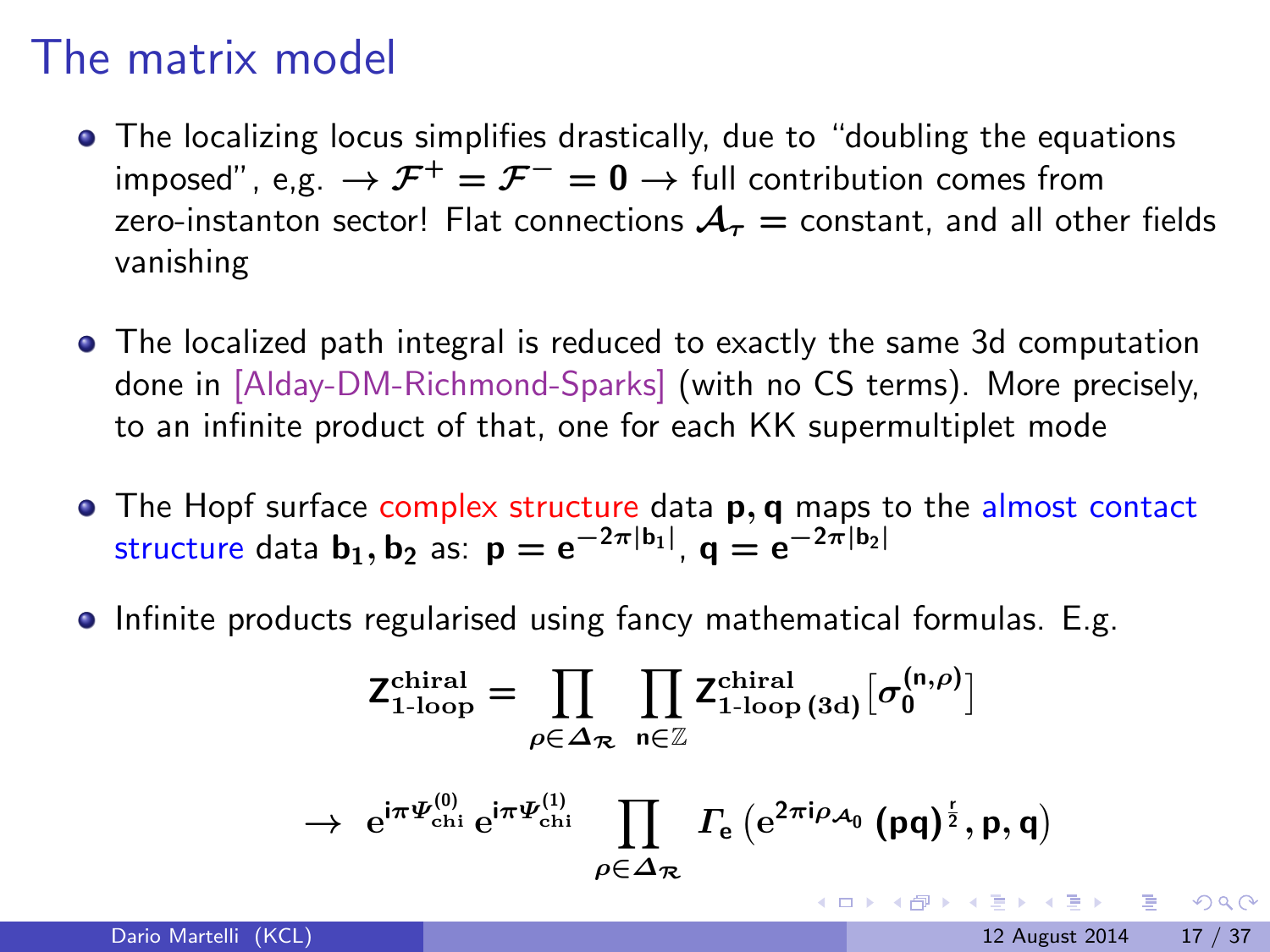# Supersymmetric index

- The prefactor  $\varPsi_\text{chi}^{(1)}$  is anomalous and must cancel after combining with the vector multiplet contribution  $\rightarrow$  anomaly cancellation conditions "for free"
- The rest combines into the following formula

$$
Z[\mathcal{H}_{p,q}] = e^{-\mathcal{F}(p,q)} \mathcal{I}(p,q)
$$

where  $\mathcal{I}(\mathbf{p}, \mathbf{q})$  is the supersymmetric index with  $\mathbf{p}, \mathbf{q}$  fugacities

$$
\mathcal{I}(p,q) \,\, = \,\, \frac{ (p;p)^{r_G} \, (q;q)^{r_G}}{|\, \mathcal{W} |} \int\limits_{T^r G} \frac{\mathrm{d} z}{2\pi \mathrm{i} z} \prod\limits_{\alpha \, \in \, \Delta_+} \theta \, \left( z^\alpha \, , p \right) \, \theta \, \left( z^{-\alpha} \, , q \right) \, \prod\limits_{J} \prod\limits_{\rho \, \in \, \Delta_J} \varGamma_e \big( z^\rho \, (pq)^{\frac{r_J}{2}} \, , p,q \big)
$$

which may be defined as a sum over states as

$$
\mathcal{I}(p,q) = \text{Tr}[(-1)^F p^{J+J'-\frac{R}{2}} q^{J-J'-\frac{R}{2}}]
$$

• The fact that the index is computed by the localized path integral on a Hopf surface was anticipated by [Closset-Dumitrescu-Festuccia-Komargodski]

 $QQ$ 

イロト イ母 トイヨ トイヨト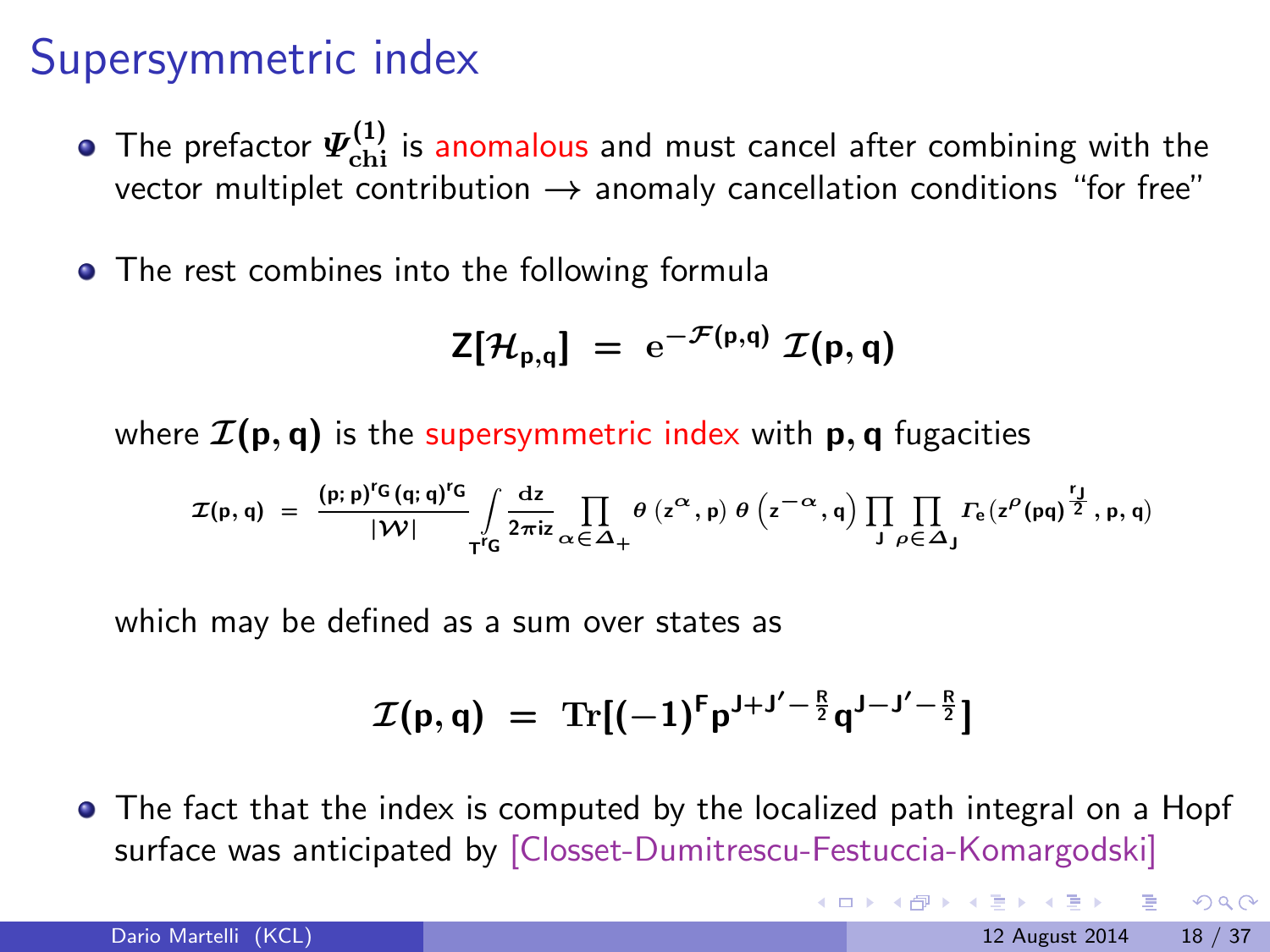## Supersymmetric Casimir energy

• The path integral + regularisation produced an extra pre-factor  $\mathcal{F}(\mathbf{p}, \mathbf{q})$ explicitly given by

$$
\mathcal{F}(\mathsf{p},\mathsf{q}) = \frac{4\pi}{3}\left(|\mathsf{b}_1| + |\mathsf{b}_2| - \frac{|\mathsf{b}_1| + |\mathsf{b}_2|}{|\mathsf{b}_1||\mathsf{b}_2|}\right)(\mathsf{a} - \mathsf{c}) + \frac{4\pi}{27}\frac{(|\mathsf{b}_1| + |\mathsf{b}_2|)^3}{|\mathsf{b}_1||\mathsf{b}_2|}(3\mathsf{c} - 2\mathsf{a})
$$

where

$$
a = \frac{3}{32} (3 \text{ tr} \mathsf{R}^3 - \text{ tr} \mathsf{R}) \ , \qquad c = \frac{1}{32} (9 \text{ tr} \mathsf{R}^3 - 5 \text{ tr} \mathsf{R})
$$

• Invariant depending only on complex structure and the trace anomaly coefficients  $a, c \rightarrow$  should not be merely a "counterterm", expect to encode physical/mathematical properties

 $\left\{ \begin{array}{ccc} 1 & 0 & 0 \\ 0 & 1 & 0 \end{array} \right.$ 

 $QQQ$ 

 $\bullet$  We argued that it is essentially the "vacuum energy"  $\rightarrow$  refer to as supersymmetric Casimir energy Esusy

Dario Martelli (KCL) 19 August 2014 19 / 37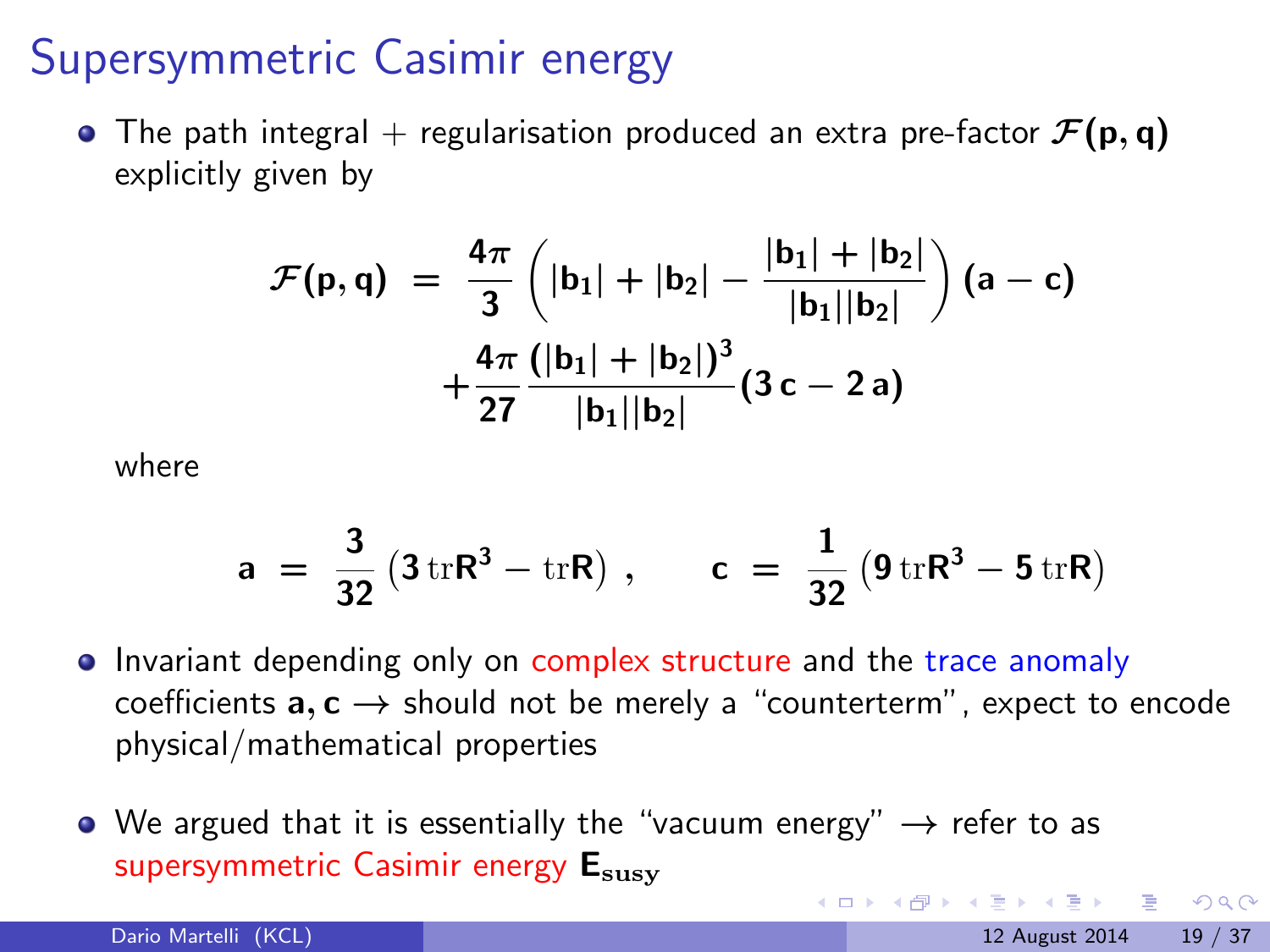More comments on the supersymmetric Casimir energy

- How does one know the result does not depend on the regularisation procedure, e.g. zeta-function?
- One must show that there are no finite, supersymmetric, "counterterms" integrals of local densities
- Conjecture: there are no finite local counterterms (some exist, but vanish) [Assel-Cassani-DM] (unpublished)
- **•** Supersymmetric Casimir energy can be recovered from the Hamiltonian formalism [Lorenzen-DM] (to appear)

$$
\langle 0|{\mathsf{H}}_{\mathsf{BPS}}|0\rangle = {\mathsf{E}}_{\mathrm{susy}}
$$

where  $H_{BPS}$  is an appropriate supersymmetric Hamiltonian, such that  $[H_{BPS}, Q_{susv}] = 0$ 

 $QQQ$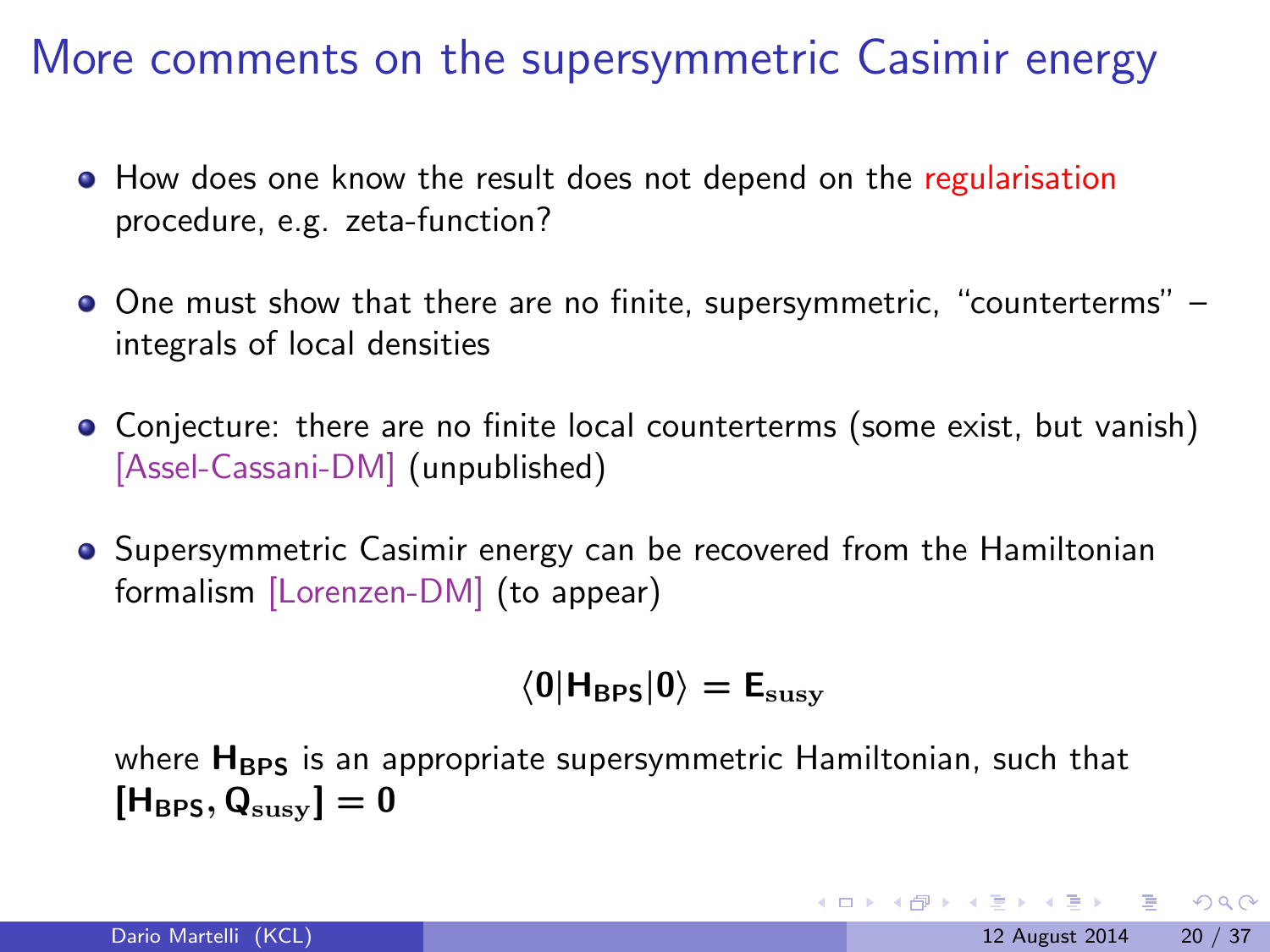#### Part II: Gauge/gravity duality

正々 メラ

**K ロ ト K 伊 ト K** 

重

 $2990$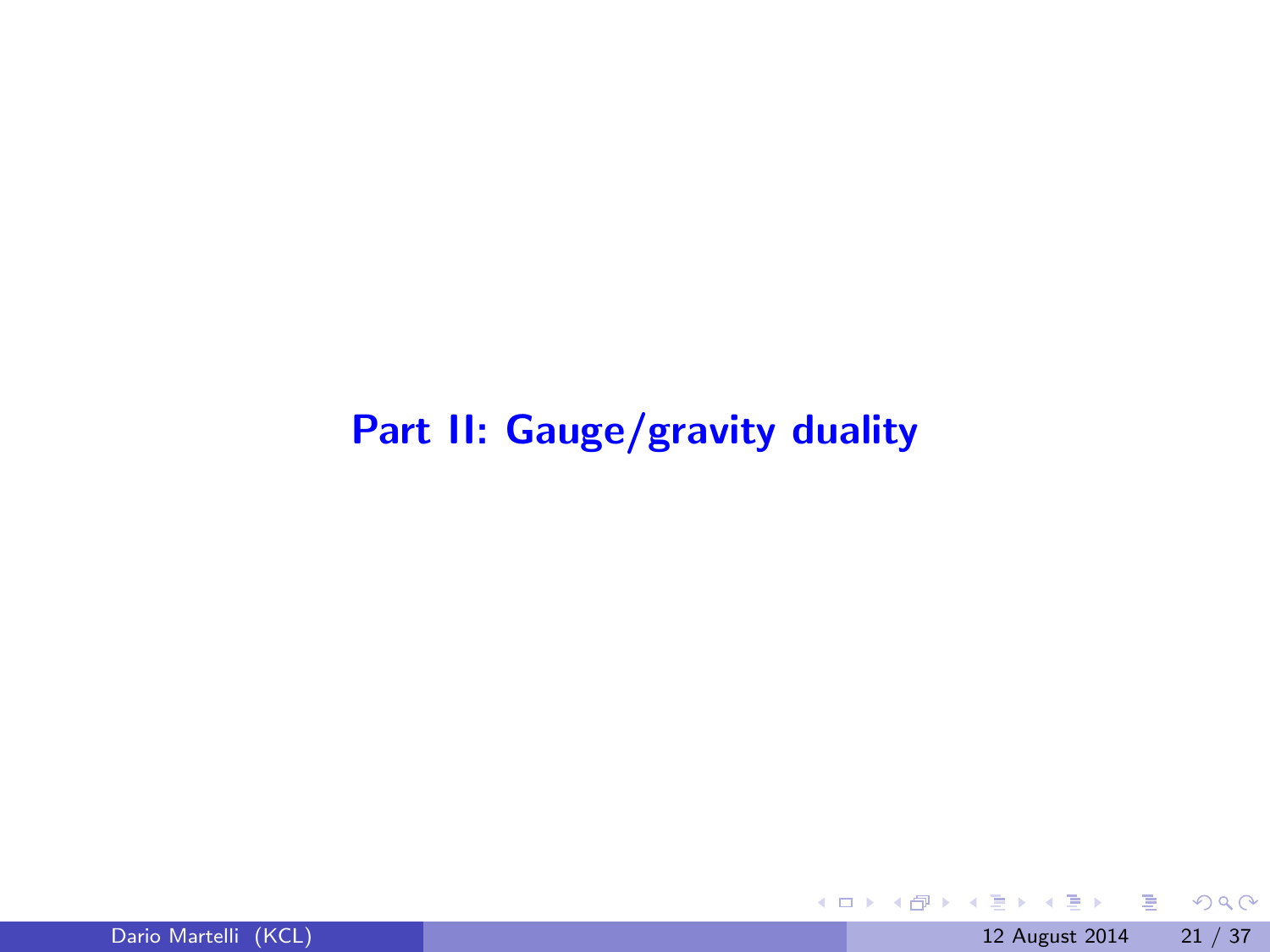#### Constructing gravity duals

Idea: find a supersymmetric filling  $M_5$  of a given  $M_4$  in the context of  $d = 5$ , gauged supergravity, and use the fact that any such solution uplifts to a supersymmetric solution  $M_5 \times Y_5$  of Type IIB supergravity

Action\*: 
$$
S = \frac{1}{16\pi G} \int \left[ d^5 x \sqrt{g} \left( R - F^2 + \frac{12}{\ell^2} \right) - \frac{8}{3\sqrt{3}} A \wedge F \wedge F \right]
$$
  
KSE:  $\left[ \nabla_{\mu} + \frac{i}{4\sqrt{3}} \left( \gamma_{\mu}{}^{\nu\lambda} - 4\delta^{\nu}_{\mu} \gamma^{\lambda} \right) F_{\nu\lambda} - \frac{1}{2\ell} (\gamma_{\mu} - 2\sqrt{3} iA_{\mu}) \right] \epsilon = 0$ 

Dirichlet problem: find  $(M_5, g_{\mu\nu}, A)$  such that

- $\bullet$  The conformal boundary of  $M_5$  is  $M_4$
- The gauge field **A** restricts to  $A^{cs} = A^{(4)} \frac{3}{2}V^{(4)}$
- The Killing spinor  $\epsilon$  restricts to the Killing spinor  $\chi$

Check: The on-shell sugra action should reproduce the Casimir energy!

\*From now on, A will denote the five-dimensional gravi-photon field, while the four-dimensional background fields A(<sup>4)</sup> , V(<sup>4)</sup> will not appear in the formulas

**KOD KARD KED KED B YOUR**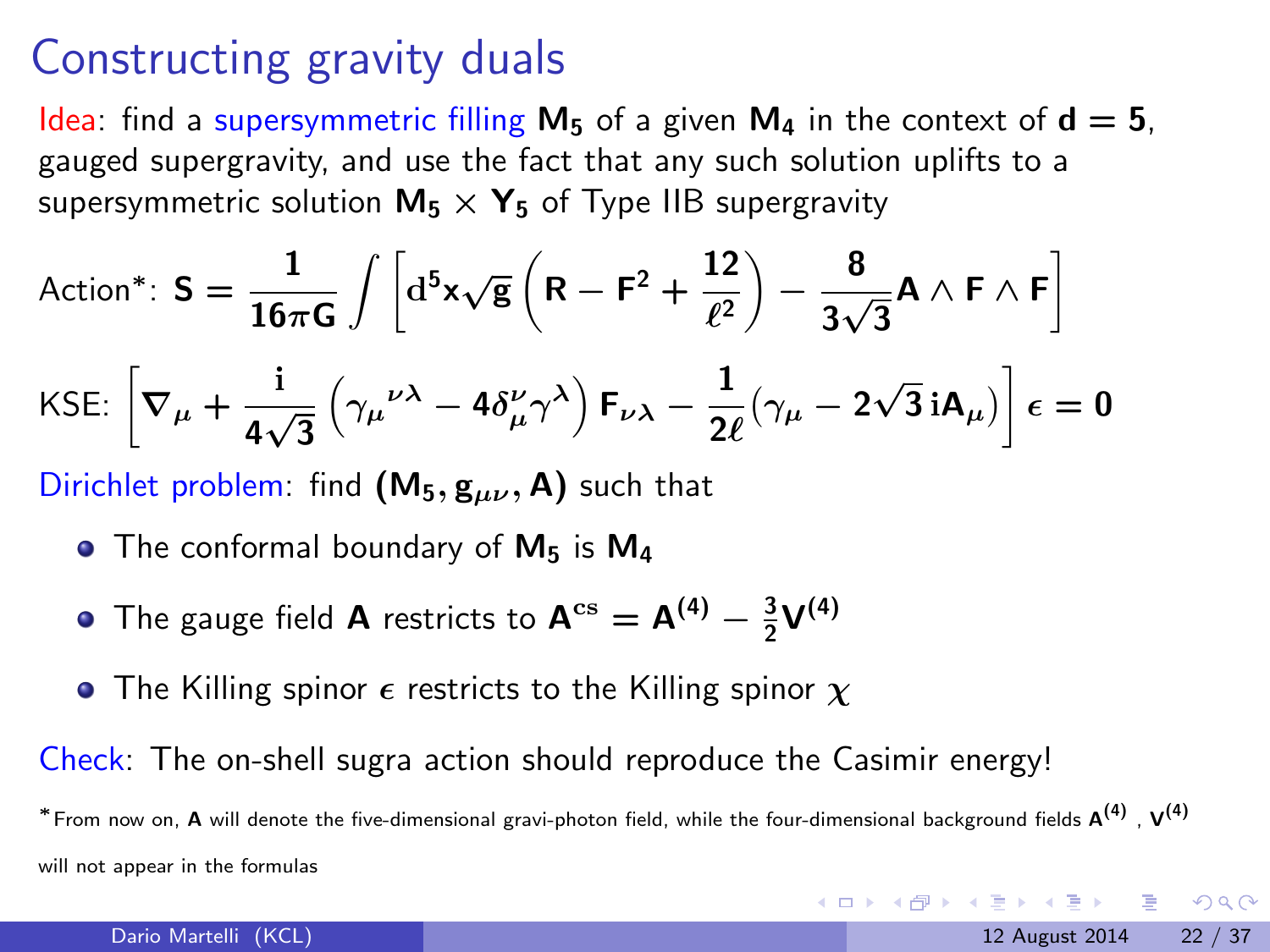# 3d/4d gravity duals

- This can be repeated with "4d" replaced by "3d" and "5d" replaced by "4d" almost step by step: in fact, this is where we started from [J. Sparks' talk]
- Solutions constructed by: [DM, Passias, Sparks, Farquet, Lorenzen] and some variations by [Huang-Rey-Zhou;Nishioka]
- In  $d = 3$  field theories on  $M_3 \simeq S^3$ , the large  $N$  limit of the localized partition function matches exactly the  $d = 4$  supergravity action, evaluated on a solution  $\rightarrow$  perfect cross-check of gauge/gravity and localization!
- This "sets the standard" for similar constructions in different dimensions

 $QQQ$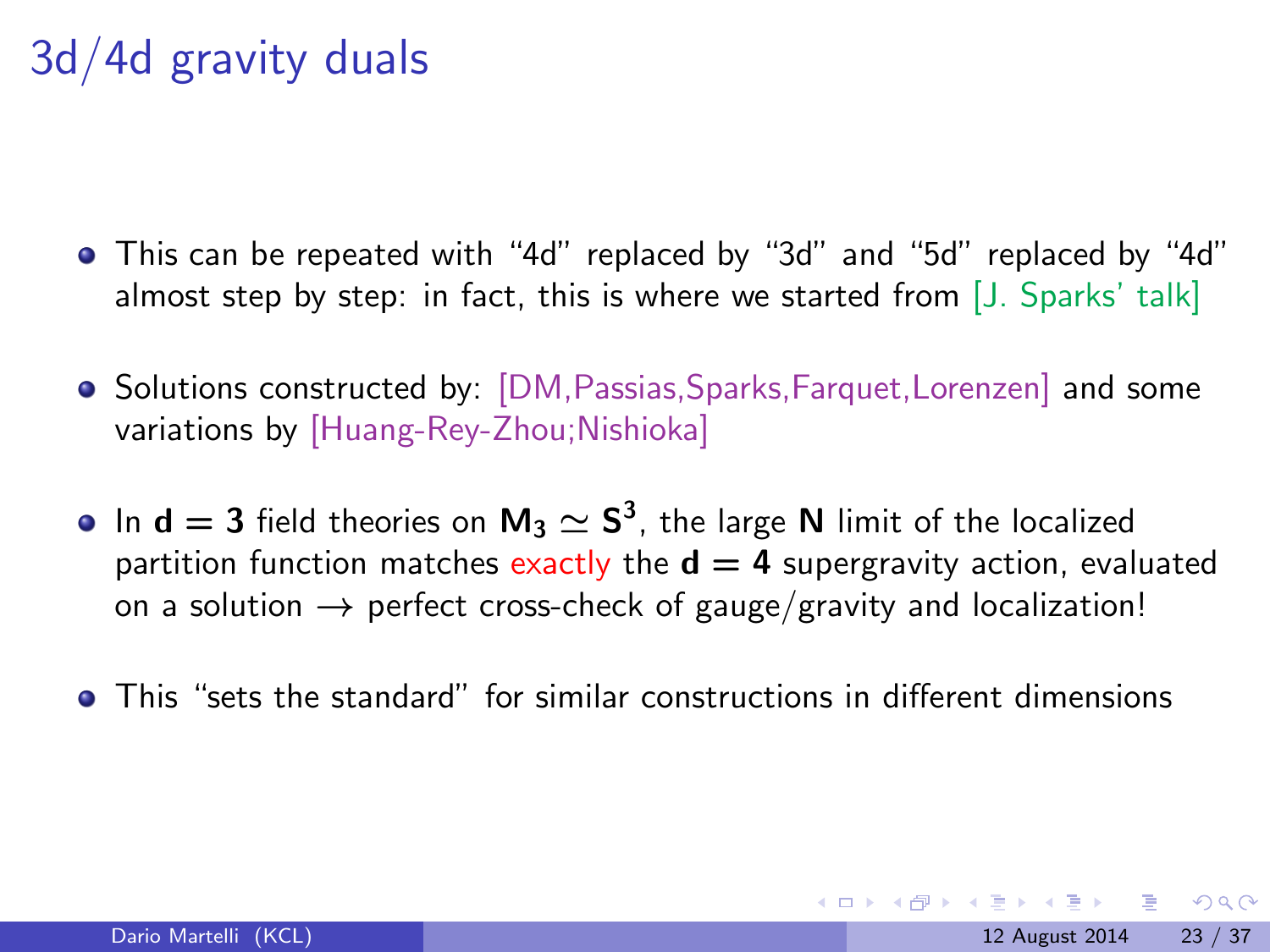# 5d gravity duals

• Is there any known example of a 5d gravity solution whose conformal boundary is a Hermitian manifold?

画

 $QQ$ 

 $\leftarrow$   $\Box$ 

→ 何 ▶ → ヨ ▶ → ヨ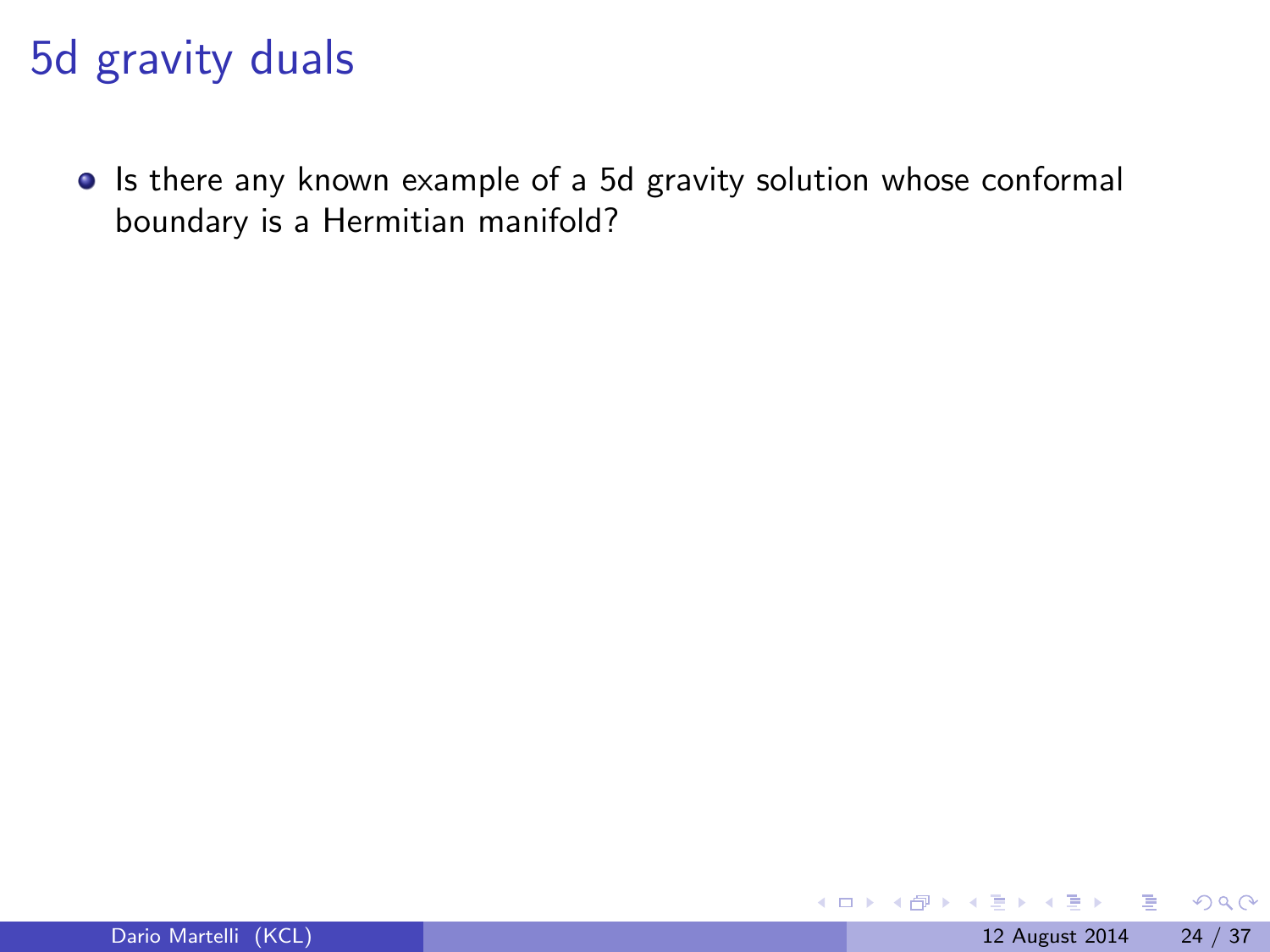# 5d gravity duals

• Is there any known example of a 5d gravity solution whose conformal boundary is a Hermitian manifold? Yes: Euclidean global AdS<sub>5</sub>, with conformal boundary the round  $\mathsf{S}^1 \times \mathsf{S}^3$ 

 $QQ$ 

4.0.3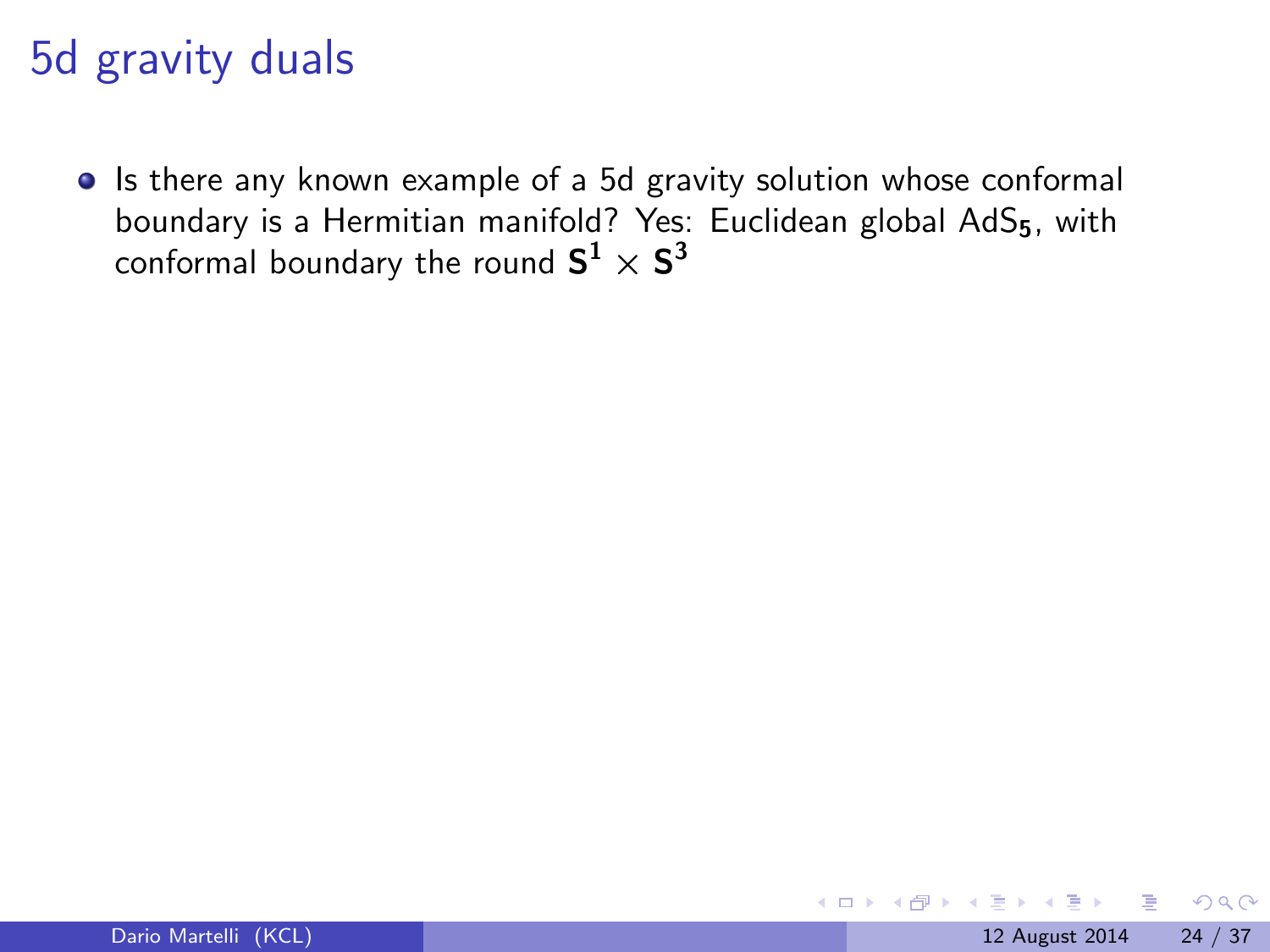# 5d gravity duals

- Is there any known example of a 5d gravity solution whose conformal boundary is a Hermitian manifold? Yes: Euclidean global AdS<sub>5</sub>, with conformal boundary the round  $\mathsf{S}^1 \times \mathsf{S}^3$
- Gravity dual of a generic Hermitian manifold is a very hard problem, e.g. no isometries. Moreover, no localization results (yet) so there is nothing to compare with
- $\bullet$  Start investigating solutions whose conformal boundary  $M_4$  is a more general Hopf surface, thus  $\mathsf{M}_{4}\simeq \mathsf{S}^{1}\times \mathsf{S}^{3}$
- Useful technical simplification:  $SU(2) \times U(1) \times U(1)$  symmetry  $\rightarrow$  ODE's  $\rightarrow$  singles out  $\textsf{S}^1\times \textsf{S}^3_\textsf{squashed}$
- We looked for a supersymmetric "filling" M<sup>5</sup> of this boundary, in minimal gauged supergravity in  $d = 5$  [Cassani-DM]

<span id="page-25-0"></span>**KOD KARD KED KED E VAN**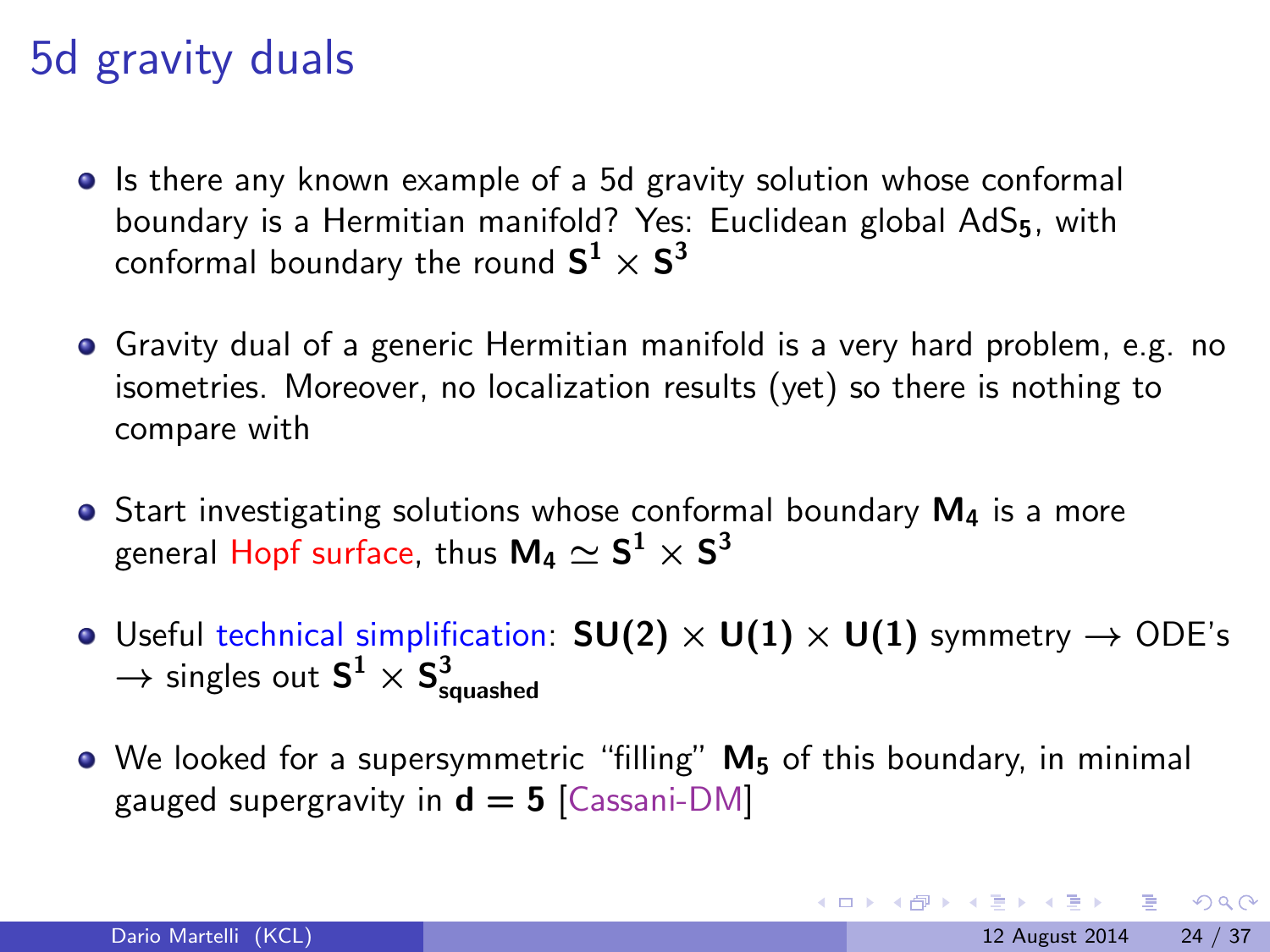#### Gutowski-Reall equation

Existence of one solution  $\epsilon$  yields a canonical form of the metric and the gauge field [Gauntlett-Gutowski]. In the "time-like" class the metric reads

$$
\mathrm{ds}^2 = -f^2(\mathrm{d}y + \omega)^2 + f^{-1}\mathrm{ds}^2_B
$$

where  $\mathrm{ds}^2_{\mathrm{B}}$  is a  $\mathrm{K}\ddot{\text{a}}$ hler metric and  $\frac{\partial}{\partial\mathrm{y}}$  is a time-like (in the bulk) Killing vector Further imposing an ansatz with  $SU(2) \times U(1) \times U(1)$ , symmetry, with metric

$$
ds_B^2 = d\rho^2 + a^2(\hat{\sigma}_1^2 + \hat{\sigma}_2^2) + (2aa')^2 \hat{\sigma}_3^2
$$

relates all functions in the ansatz, e.g.

$$
f^{-1} = \frac{\ell^2}{12a^2a'}[4(a')^3 + 7a a'a'' - a' + a^2a''']
$$

reducing the susy conditions to one ODE for one function  $a(\rho)$ . This is the ODE derived by [Gutowski-Reall], who also found a one-parameter family of black-hole solutions, i.e. with event horizon

Wefound a new one-parameter solution s.t.  $[CM] \cap [GR] = AdS_5$  $[CM] \cap [GR] = AdS_5$  $[CM] \cap [GR] = AdS_5$  $[CM] \cap [GR] = AdS_5$  $[CM] \cap [GR] = AdS_5$  $[CM] \cap [GR] = AdS_5$  $[CM] \cap [GR] = AdS_5$  $[CM] \cap [GR] = AdS_5$  $[CM] \cap [GR] = AdS_5$ 

<span id="page-26-0"></span> $000$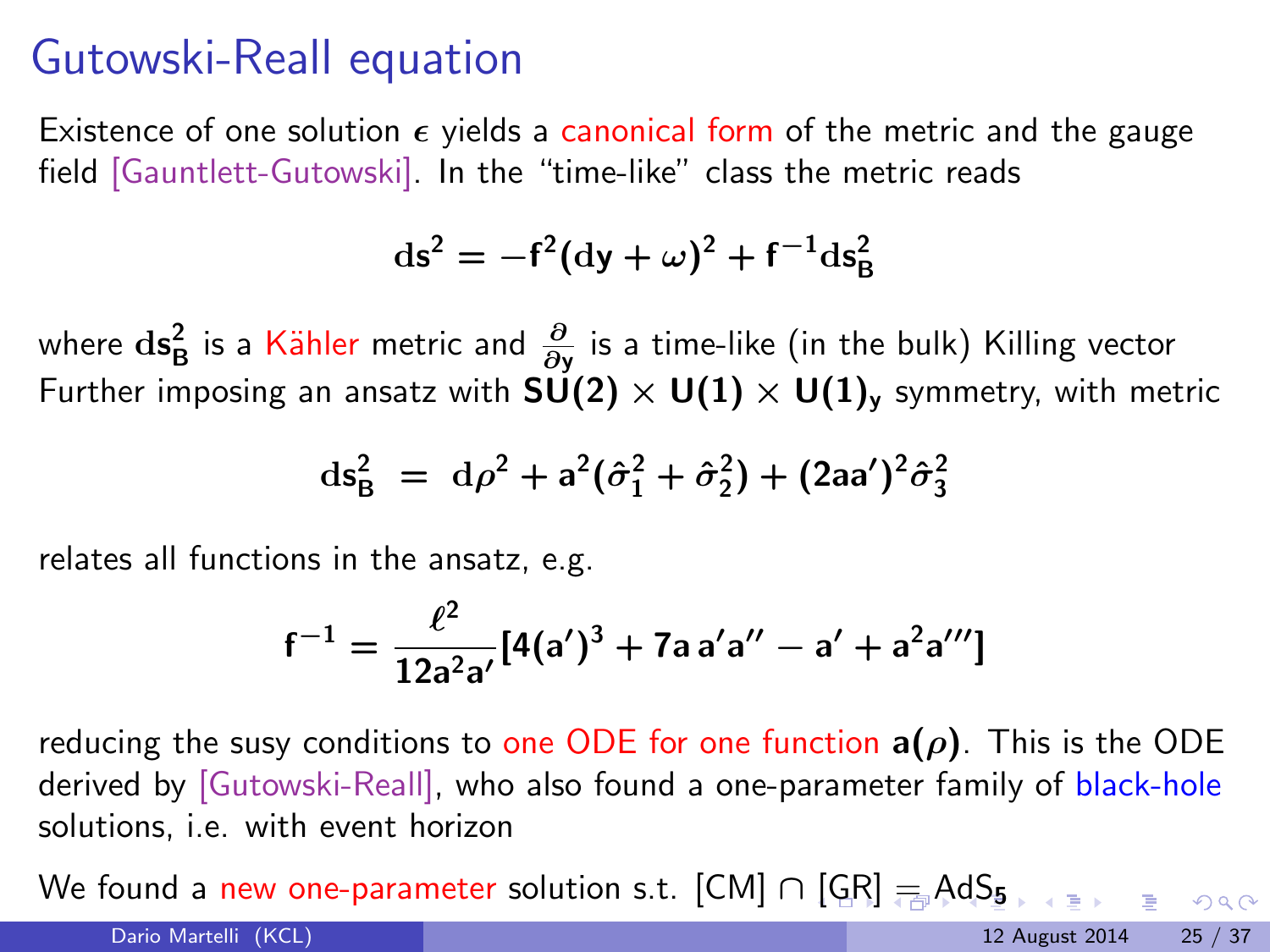#### The solution

Solve the ODE order by order by plugging a "UV" expansion  $(\rho \to \infty)$ 

$$
a = a_0 e^{\rho} \left[ 1 + (a_2 + c\rho) \frac{e^{-2\rho}}{a_0^2} + (a_4 + a_{4,1}\rho + a_{4,2}\rho^2) \frac{e^{-4\rho}}{a_0^4} + \ldots \right]
$$

and an "IR" expansion ( $\rho \rightarrow 0$ )

$$
a = a_0^{\text{IR}} + a_1^{\text{IR}} \rho + a_2^{\text{IR}} \rho^2 + a_3^{\text{IR}} \rho^3 + \dots
$$

Require that in the UV the solution is  $A I A dS<sub>5</sub>$  and in the IR it is smooth with no horizon. Globally  $\mathbb{R}^{1,4}=\mathbb{R}\times\mathbb{R}^{4}$ 

UV: five free parameters  $a_0$ , c,  $a_2$ ,  $a_4$ ,  $a_6$ . IR: one free parameter  $\xi$ . A solution interpolating between IR and UV is shown to exist

- **1** analytically as a linearised (in  $\xi$ ) perturbation of AdS<sub>5</sub>
- 2 numerically for arbitrary values of the deformation parameter  $\boldsymbol{\xi}$

<span id="page-27-0"></span>**KOD KARD KED KED B YOUR**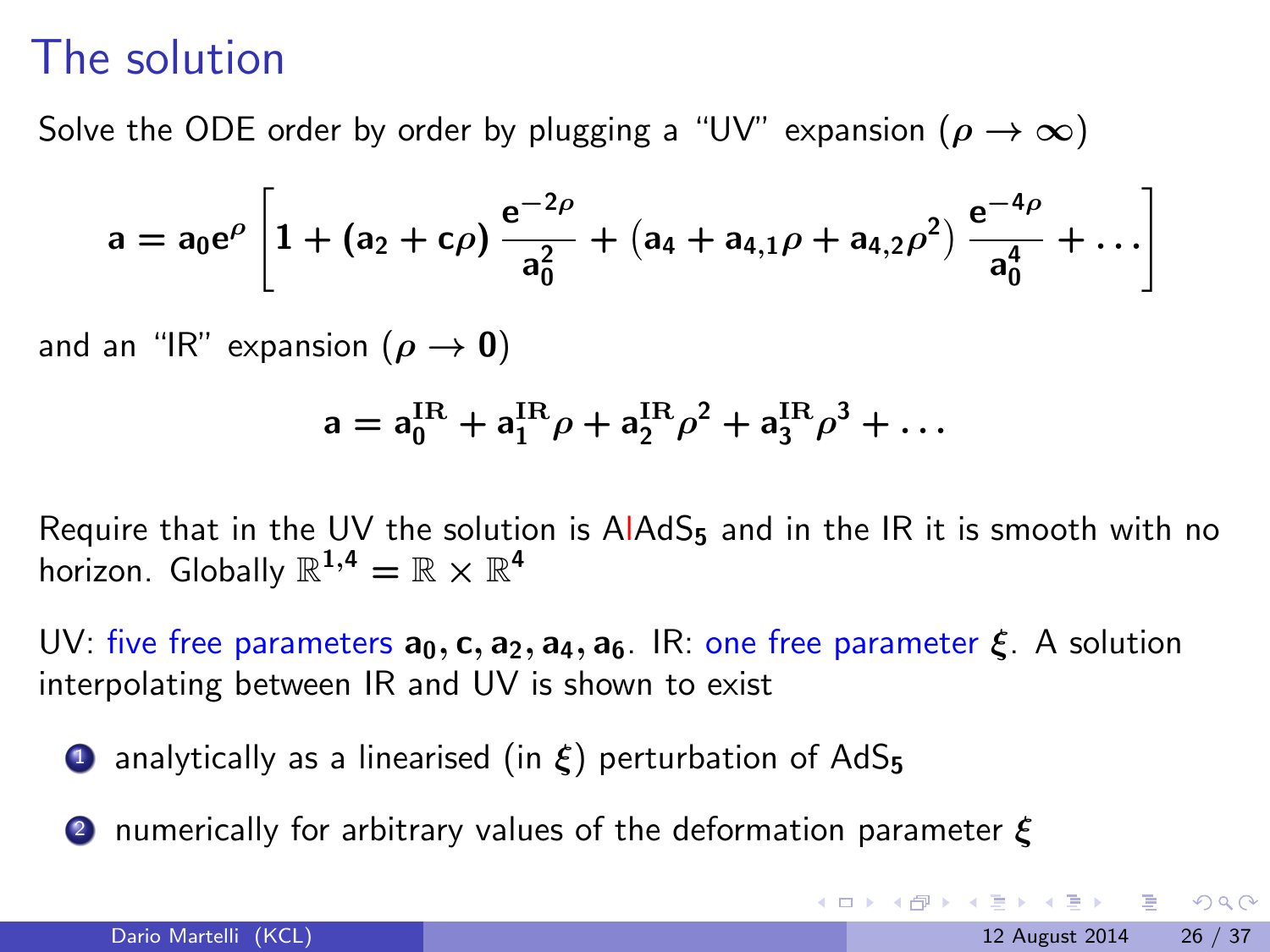# Linearised solution

We obtain

$$
f = 1 + \frac{2\xi \log \cosh \rho}{\sinh^2 \rho} + \mathcal{O}(\xi^2)
$$

After the change of coordinate  $\hat{\psi} = \psi - \frac{2}{1-\psi}$  $\frac{1}{1-4c}$  **t**, **y** = **t** the metric reads

$$
ds2 = d\rho2 - cosh2 \rho dt2 + \frac{1}{4} sinh2 \rho (\sigma12 + \sigma22 + \sigma32) + [explicit  $\mathcal{O}(\xi)$ ]
$$

and the gauge field

$$
A = \frac{1}{2\sqrt{3}}dt - \frac{\sqrt{3}}{4}\xi \left[1 - \frac{2 \log \cosh \rho}{\sinh^2 \rho}\right] \sigma_3 + \mathcal{O}(\xi^2)
$$

All the UV parameters are expressed in terms of the single IR parameter:

$$
a_0 = \frac{1}{4} + \frac{\xi}{16} (1 - 4 \log 2) + \mathcal{O}(\xi^2) \qquad a_2 = -\frac{1}{16} - \frac{3 \xi}{32} (1 + 4 \log 2) + \mathcal{O}(\xi^2)
$$
  

$$
a_4 = \frac{3 \xi}{32} \left( \frac{3}{16} - \log 2 \right) + \mathcal{O}(\xi^2) \qquad a_6 = \frac{\xi}{512} \left( \frac{113}{48} - 7 \log 2 \right) + \mathcal{O}(\xi^2)
$$
  

$$
c = \frac{3}{8} \xi + \mathcal{O}(\xi^2)
$$

 $\Omega$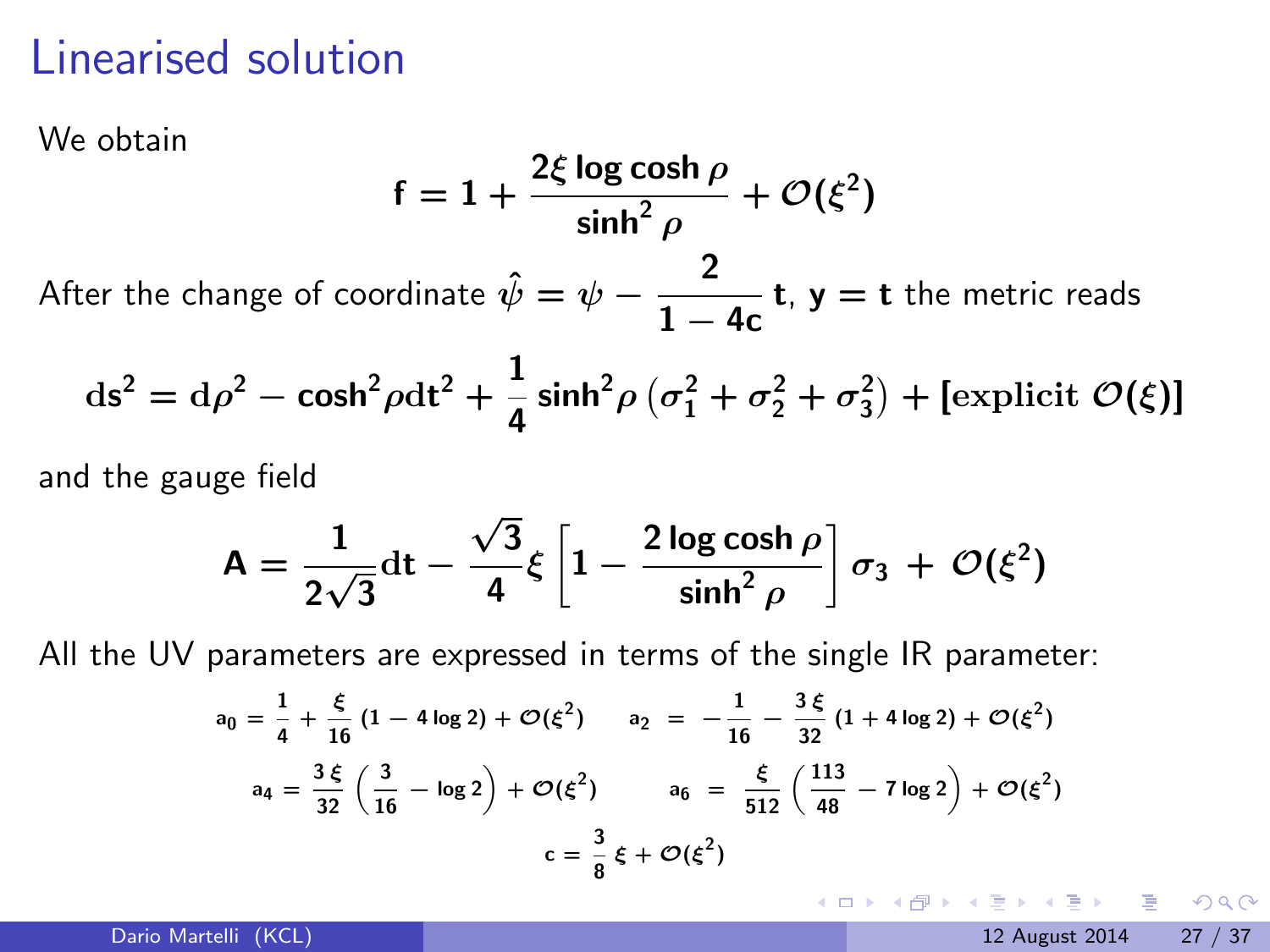# **Numerics**



Figure: Different values of the IR parameter  $\xi$  are indicated on the curves. Asymptotically, this shows the value of the parameter  $\mathsf{v}^2 = 1-4\mathsf{c}$ , controlling the squashing of the boundary  $\textsf{S}_{\textsf{v}}^3$ 

$$
\mathrm{d} s_{\mathrm{bdry}}^2 = (2a_0)^2 \left[ -\frac{1}{v^2} \mathrm{d} t^2 + \frac{1}{4} \left( \sigma_1^2 + \sigma_2^2 + v^2 \sigma_3^2 \right) \right]
$$

4.0.3

 $\Omega$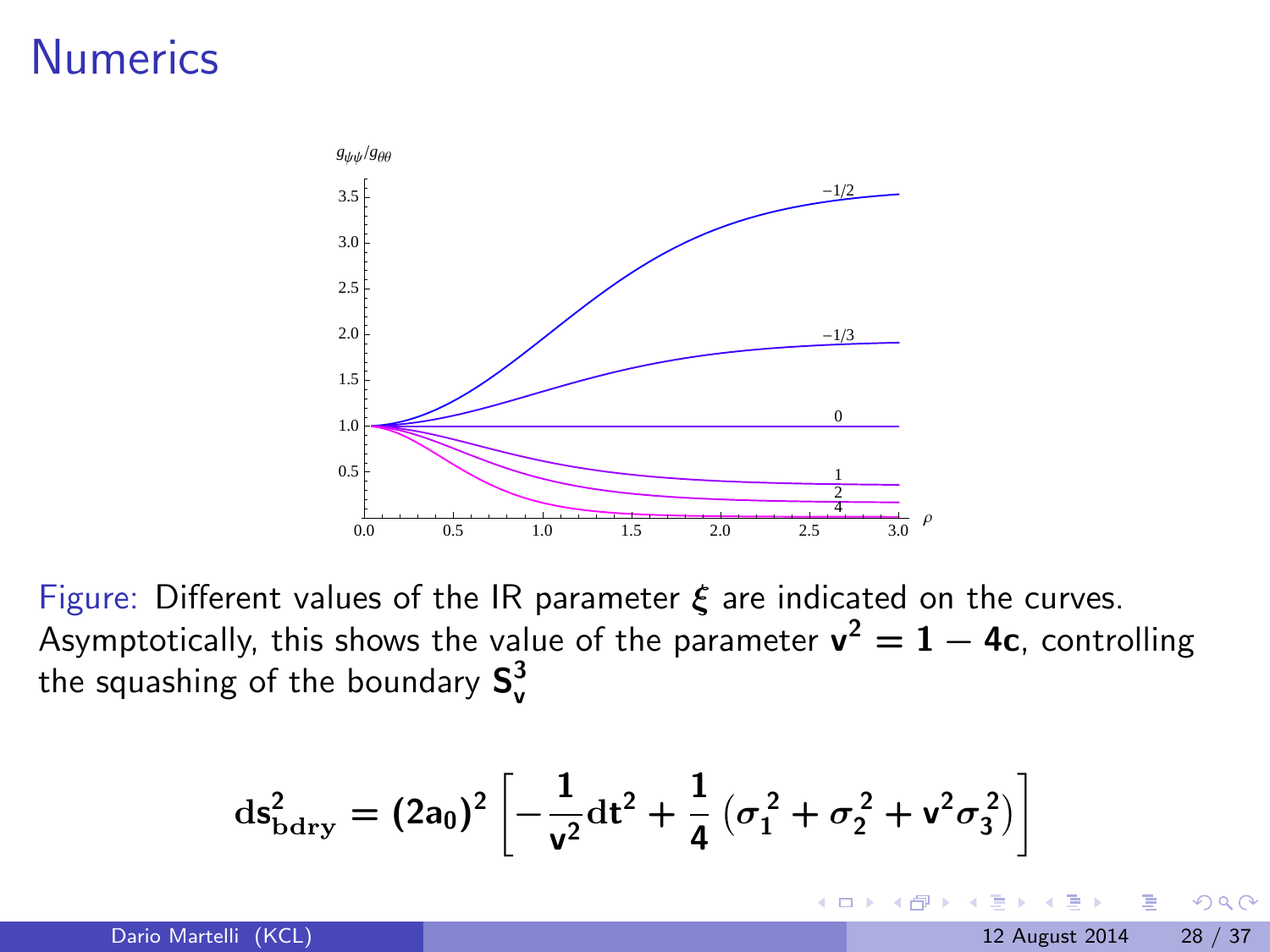#### Relation between UV and IR parameters



Figure: The squashing v ranges between 0 and ∞ for  $4.2 \gtrsim \xi \gtrsim -0.7$ . The red line represents the relation obtained from the linearised analysis around the  $AdS_5$ solution at  $\xi = 0$ 

4.0.3

 $\Omega$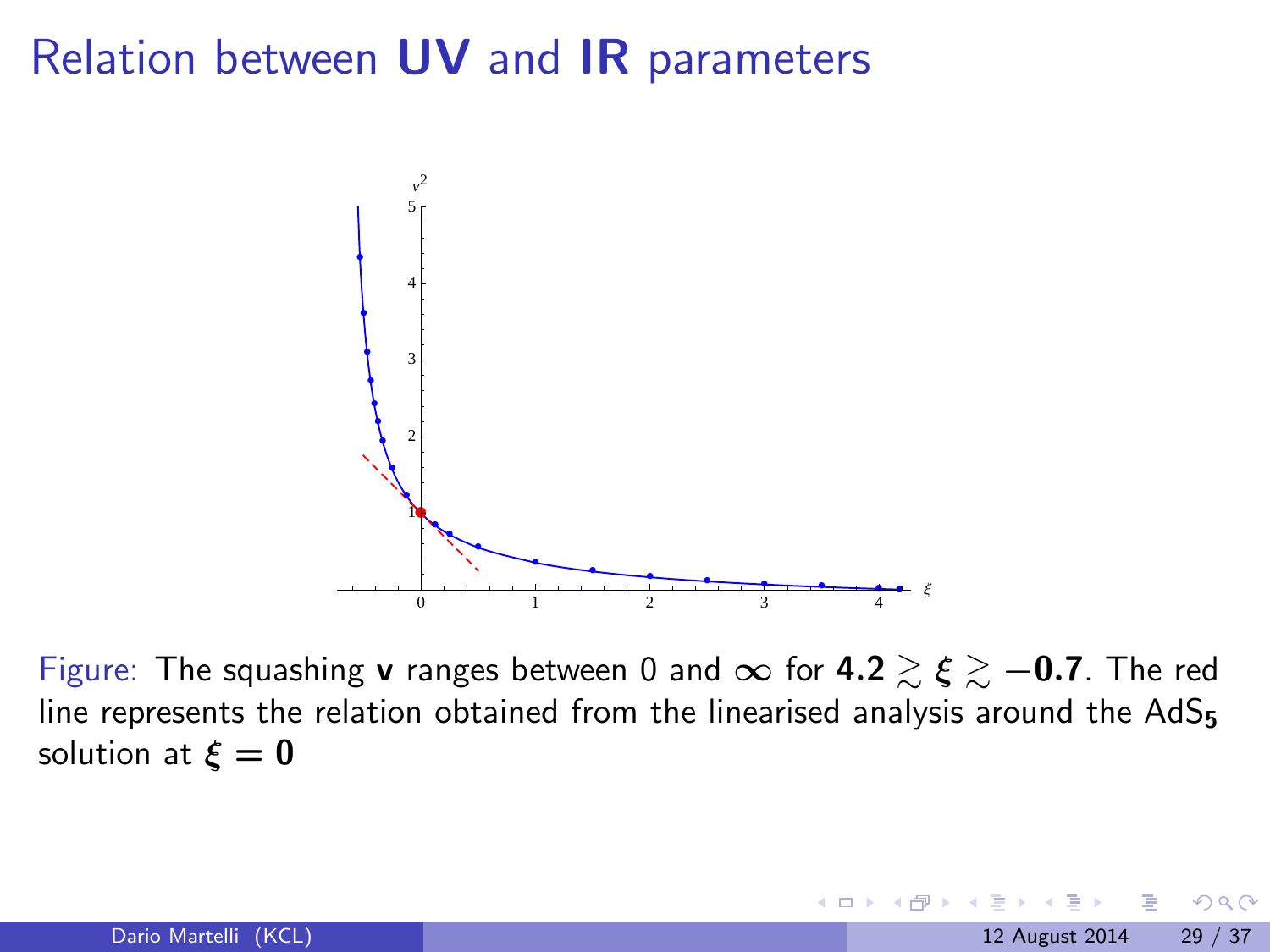#### The renormalised on-shell action

• The holographically renormalised on-shell action is

$$
S_{\rm ren} = \lim_{\rho \to \infty} \left( S_{\rm bulk} + S_{\rm GH} + S_{\rm ct} \right)
$$

**• The on-shell bulk action can be written as** 

$$
\mathsf{S}_{\mathrm{bulk}} = -\frac{1}{2\pi \mathsf{G} \ell^2} \int \!\! \mathrm{d}^5 \mathsf{x} \sqrt{\mathsf{g}} - \frac{1}{12\pi \mathsf{G}} \int \mathrm{d}(\mathsf{A} \wedge \ast_5 \mathsf{F})
$$

where the second term is a total derivative. In fact, also the first one is, so that the bulk on-shell action reduces to a boundary term

 $\bullet$  Notice  $S_{\text{bulk}}$  depends on the gauge for **A**. Under a gauge transformation  $\delta {\sf A} = \delta {\sf A}_{\sf t}$  dt, where  $\delta {\sf A}_{\sf t}$  is a constant, the on-shell action changes by

δSbulk = − δA<sup>t</sup> 12πG Z dt Z S 3 bdry ∗5F

• In some previous formulas for **A** we picked a specific gauge for **A** 

 $\Omega$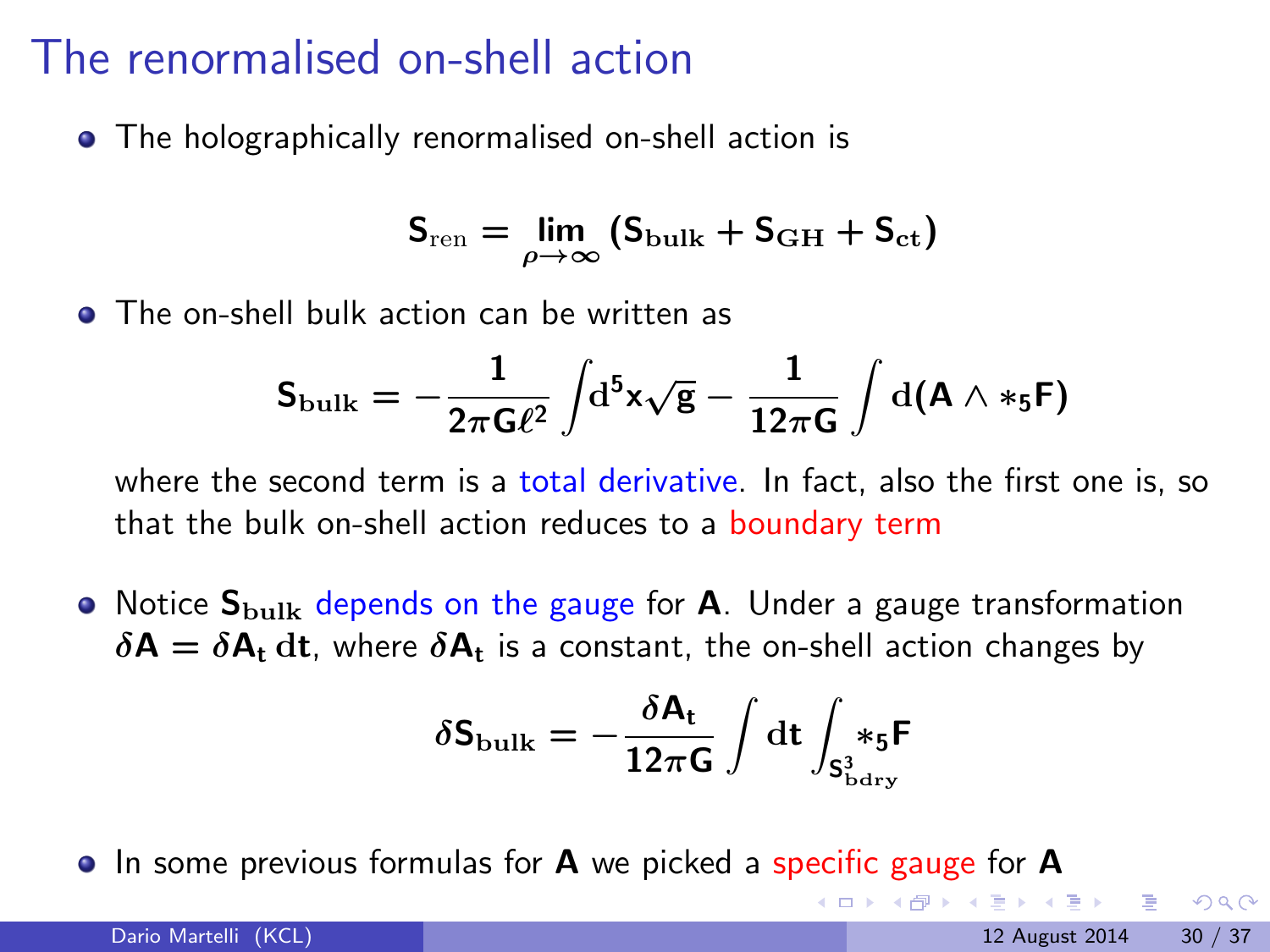#### Euclidean on-shell action

- This gauge is such that  $\mathcal{L}_\frac{\partial}{\partial \zeta}\zeta=\mathcal{L}_\frac{\partial}{\partial \zeta}\epsilon=0$ , therefore the spinors are  ${\bf t}$ independent. In any other gauge, the spinor acquires a phase  $\sim e^{i\delta A_t t}$
- In this gauge, we can do a simple analytic continuation  $t \rightarrow it$ , to obtain a boundary  $\mathsf{Euclidean}$  geometry with  $\mathsf{S}^1 \times \mathsf{S}^3$  topology
- **•** The Euclidean boundary metric and gauge field are

$$
ds_{\text{bdry}}^2 = \frac{1}{v^2} dt^2 + \frac{1}{4} (\sigma_1^2 + \sigma_2^2 + v^2 \sigma_3^2)
$$

$$
\frac{\sqrt{3}}{\ell} \mathbf{A}_{\text{bdry}} = \frac{i}{2\ell} dt + \frac{1}{2} (v^2 - 1) \sigma_3
$$

**•** Both the bulk metric and the bulk gauge field become complex. The analytically continued on-shell action remains real and reads

$$
I = \frac{\pi \ell^2 \Delta_t}{G} \left[ \frac{2}{27v^2} + \frac{2}{27} - \frac{13}{108}v^2 + \frac{19}{288}v^4 \right]
$$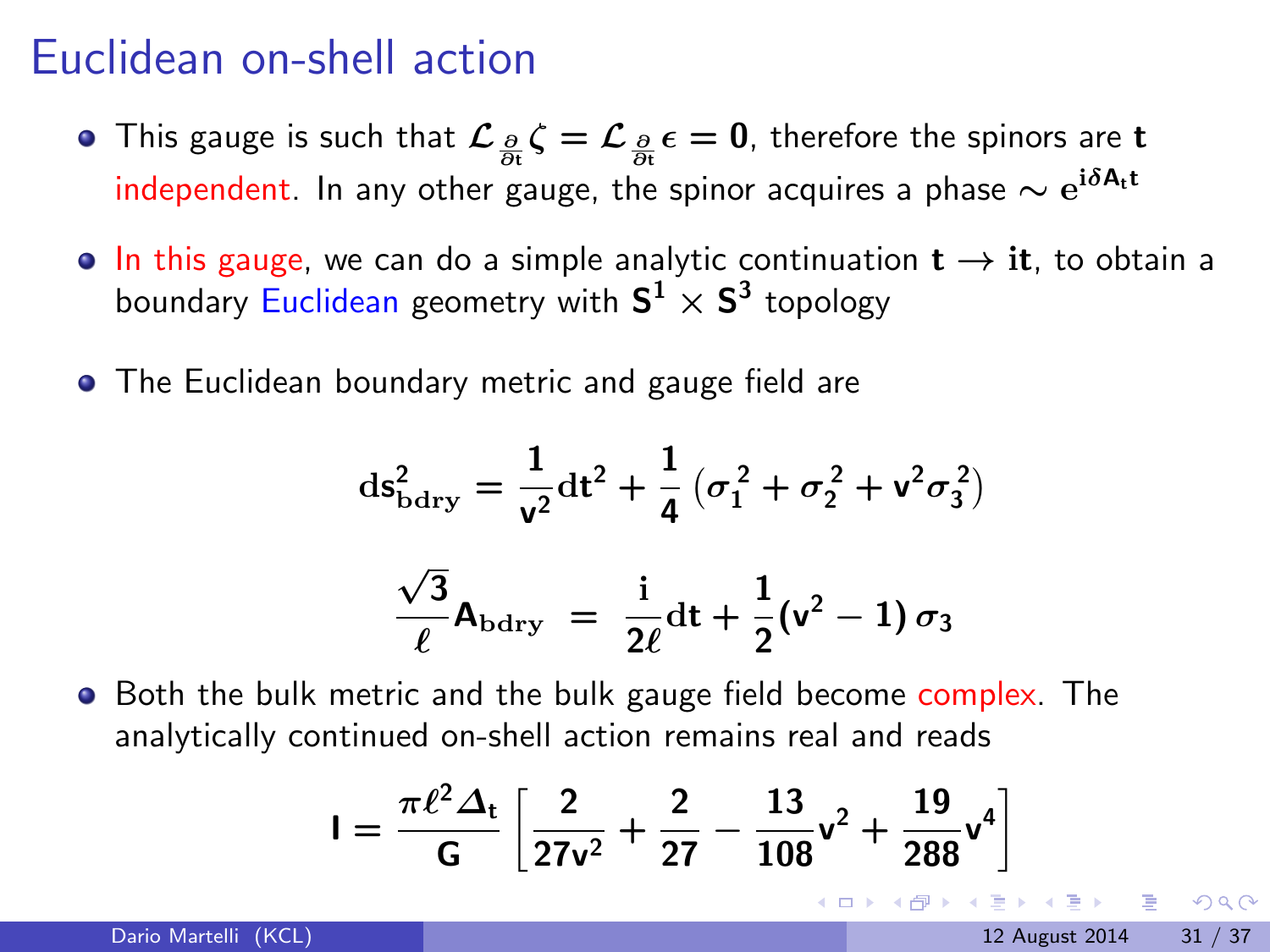#### Holographic energy-momentum and R-current

• Computing the holographic energy-momentum tensor

$$
\mathsf{T}_{\mathsf{i}\mathsf{j}} = -\frac{2}{\sqrt{\mathsf{h}}}\frac{\delta \mathsf{S}_{\mathrm{reg}}}{\delta \mathsf{h}^{\mathsf{i}\mathsf{j}}}
$$

the holographic trace anomaly vanishes  $\langle T_i^i \rangle = 0$ , and there is no log divergence in I, in agreement with [Cassani-DM]

• From the holographic R-symmetry current

$$
\mathbf{j}^{\mathsf{i}} = \frac{1}{\sqrt{\mathsf{h}}} \frac{\delta \mathsf{S}_{\mathrm{reg}}}{\delta \mathsf{A}_{\mathsf{i}}}
$$

we can compute the associated holographic conserved charge (R-charge)

$$
Q = \int_{\Sigma} d^3x \sqrt{\gamma} u_i \langle j^i \rangle = \frac{1}{4\pi G} \int_{\Sigma} \left( *_5 F + \frac{4}{3\sqrt{3}} A \wedge F \right)
$$

 $QQQ$ 

KONKAPIK KENYEN E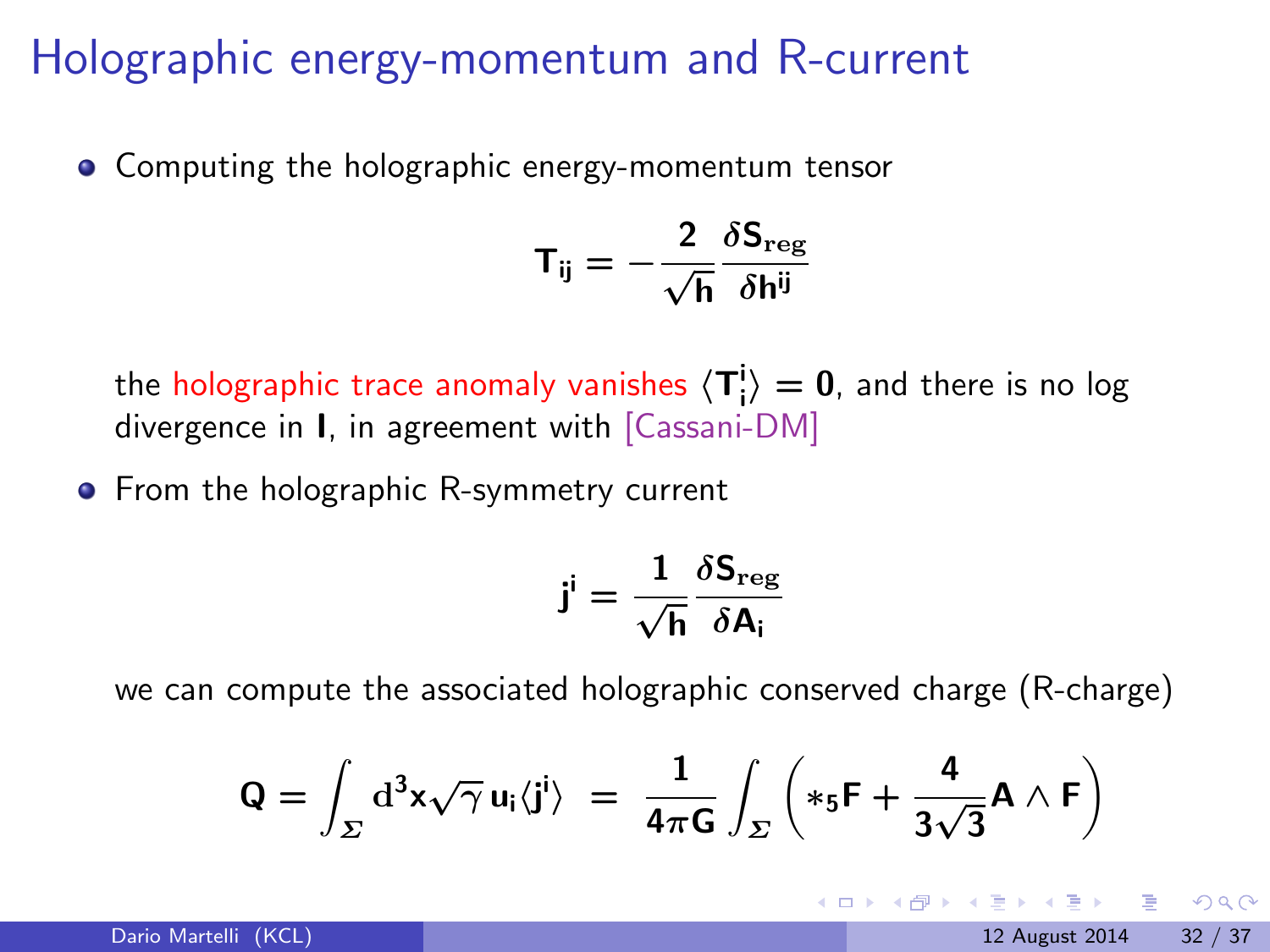# Partition function and supersymmetric index

Master formula of the AdS/CFT correspondence:

$$
e^{-S_{\rm gravity}[M_5]} = Z_{\rm QFT}[M_4 = \partial M_5] \quad \text{for} \quad N \to \infty
$$

 $\mathsf{M}_5\simeq \mathsf{S}^1\times\mathbb{R}^4 \Rightarrow$  path integral on  $\mathsf{M}_4\simeq \mathsf{S}^1\times \mathsf{S}^3$  with periodic boundary conditions for the fermions on  $\mathsf{S}^1$ , is precisely the supersymmetric partition function on  $\mathsf{M}_{4}=\mathcal{H}_{\mathsf{p},\mathsf{q}}\simeq \mathsf{S}^{3}$ 

$$
Z[\mathcal{H}_{p,q}] = e^{-\mathcal{F}(p,q)} \mathcal{I}(p,q)
$$

where  $\mathcal{I}(\mathbf{p}, \mathbf{q})$  is the supersymmetric index with p, q fugacities

The (supersymmetric) Casimir energy may be defined as  $(\beta \sim \log p \sim \log q)$ 

$$
\mathsf{E}_{\mathrm{susy}} \equiv -\lim_{\beta \to \infty} \frac{\mathrm{d}}{\mathrm{d}\beta} \log \mathsf{Z}_{\mathrm{QFT}}[\mathsf{S}^1_{\beta} \times \mathsf{M}_3]
$$

Using known facts that  $\mathsf{S}_{\rm gravity} = \mathcal{O}(\mathsf{N}^2)$  and in large  $\mathsf N$  limit  $\mathcal{I} = \mathcal{O}(\mathsf{N}^0)$ , we see the entire contribution comes from  $\mathcal{F}(\mathsf{p},\mathsf{q})!$  $\mathbb{B} \rightarrow \mathbb{R} \oplus \mathbb{R}$ 

 $QQQ$ 

**4 ロト 4 何 ト 4**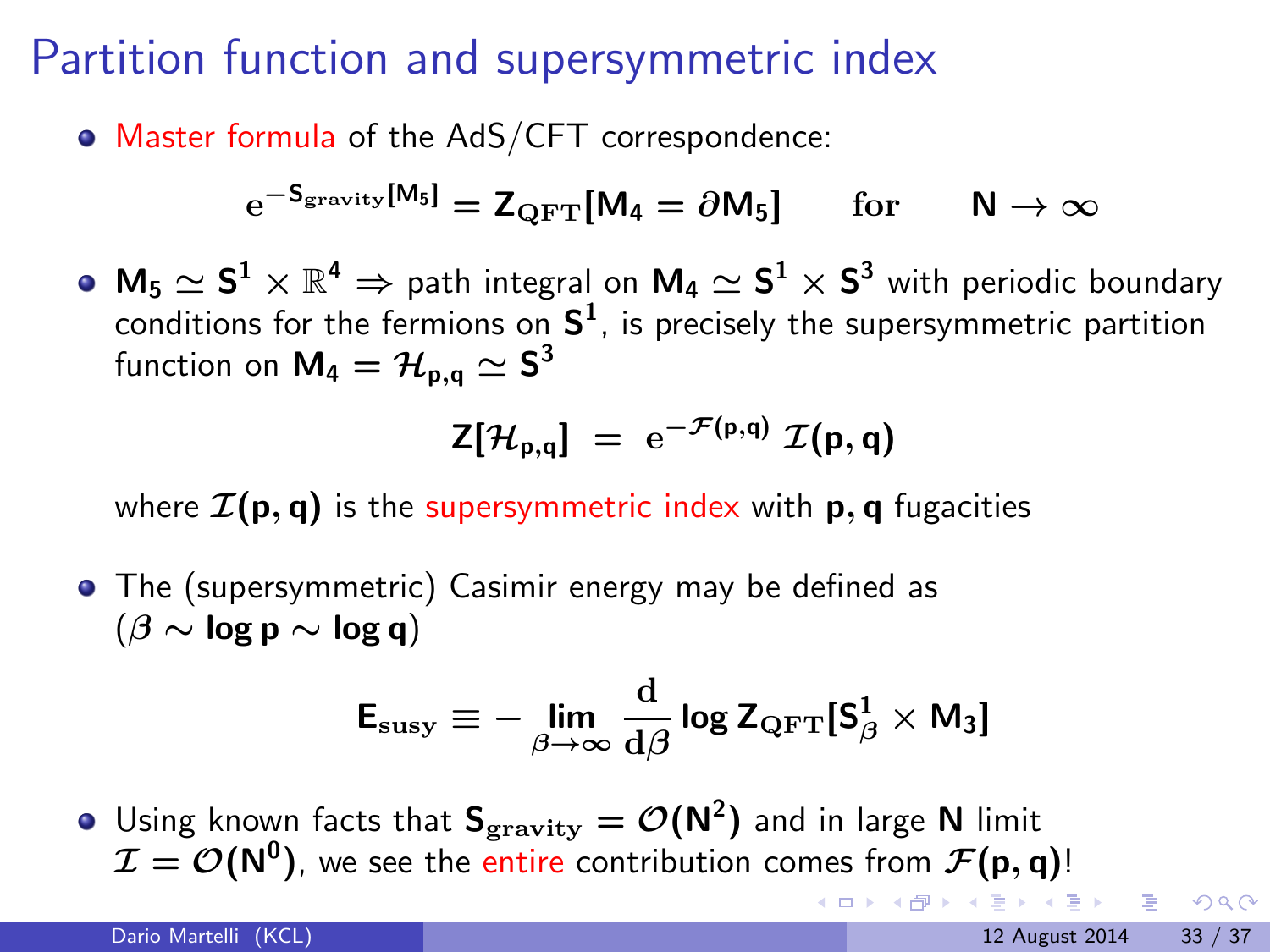#### Supersymmetric Casimir energy

Our M<sub>4</sub> turns out to be a Hopf surface with parameters

$$
p = q = e^{-\frac{\Delta_t}{\ell v^2}} \equiv e^{-\beta}
$$

so although the metric is a non-trivial deformation of the round case, the complex structure is essentially the standard one

**Inserting these values in our general formula for the pre-factor we obtain** 

$$
-\mathcal{F}=\frac{4}{27}\beta\left(a+3 c\right)
$$

For a superconformal quiver with gravity dual  $(\mathsf{a}=\mathsf{c}=\mathcal{O}(\mathsf{N}^2))$  we can compare  $E_{\text{susv}}$  with the gravity side using standard formula relating the coefficient  $a = c$  to the 5d Newton constant

$$
\mathsf{E}_{\text{susy}} = \frac{16}{27} \mathsf{a} = \frac{2}{27} \frac{\pi \ell^3}{\mathsf{G}} \quad \text{for} \quad \mathsf{N} \to \infty
$$
\nRatio Martelli (KCL)

\nRatio Martelli (KCL)

\n12 August 2014

\n34 / 3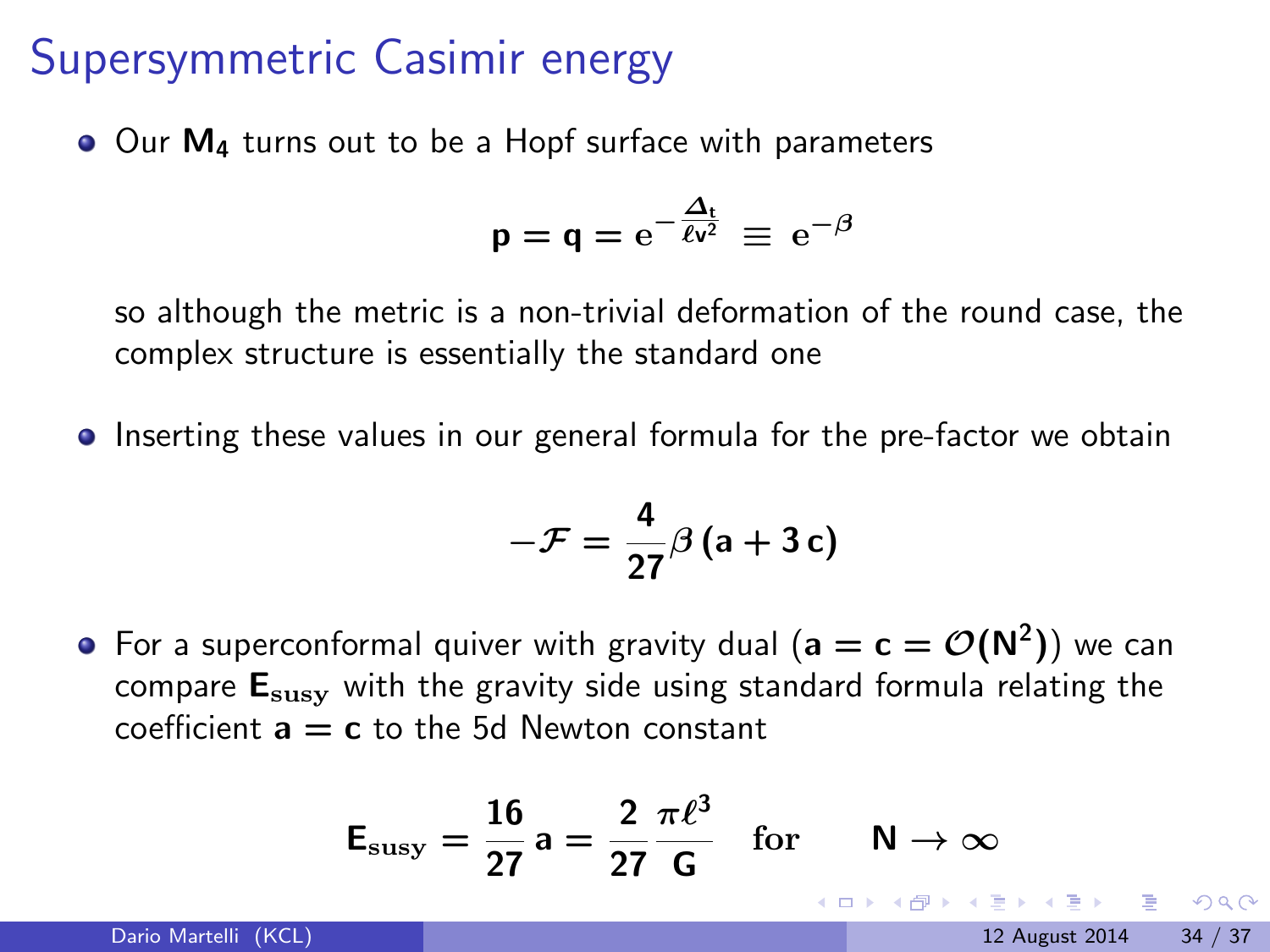#### Comparison with gravity

Fact: we have computed the holographically renormalised on-shell action (in the gauge where  $\mathcal{L}_{\frac{\partial}{\partial \theta}}\epsilon=0$ ), as a function of the squashing parameter ∂t

$$
I = \frac{\Delta_t}{\ell v^2} \frac{\pi \ell^3}{G} \left[ \frac{2}{27} + \frac{2}{27} v^2 - \frac{13}{108} v^4 + \frac{19}{288} v^6 \right]
$$

**Fact**: in the limit  $v^2 = 1$  this reduces to  $\frac{1}{\Delta_t} = \frac{3}{32} \frac{\pi \ell^2}{G}$ , which [Balasubramanian-Kraus] interpreted as the "Casimir energy on  $S^{3n}$ 

We would like to interpret the first red term in  $\mathsf I$  as the relevant Casimir energy, to be compared with the field theory result

The  $v^2 = 1$  limit of this gives  $\frac{2}{27} \frac{\pi \ell^2}{\xi}$ . However, the Casimir energy to which [Balasubramanian-Kraus] refer is  $\langle 0|H|0\rangle$  of a Hamltonian different form  $H_{\rm BPS}$ !

Presumably there are new finite holographic counterterms that must be included to render the full bulk+boundary sugra action supersymmetric. The following is just an example of how it might work...

**KOD KARD KED KED E VAN**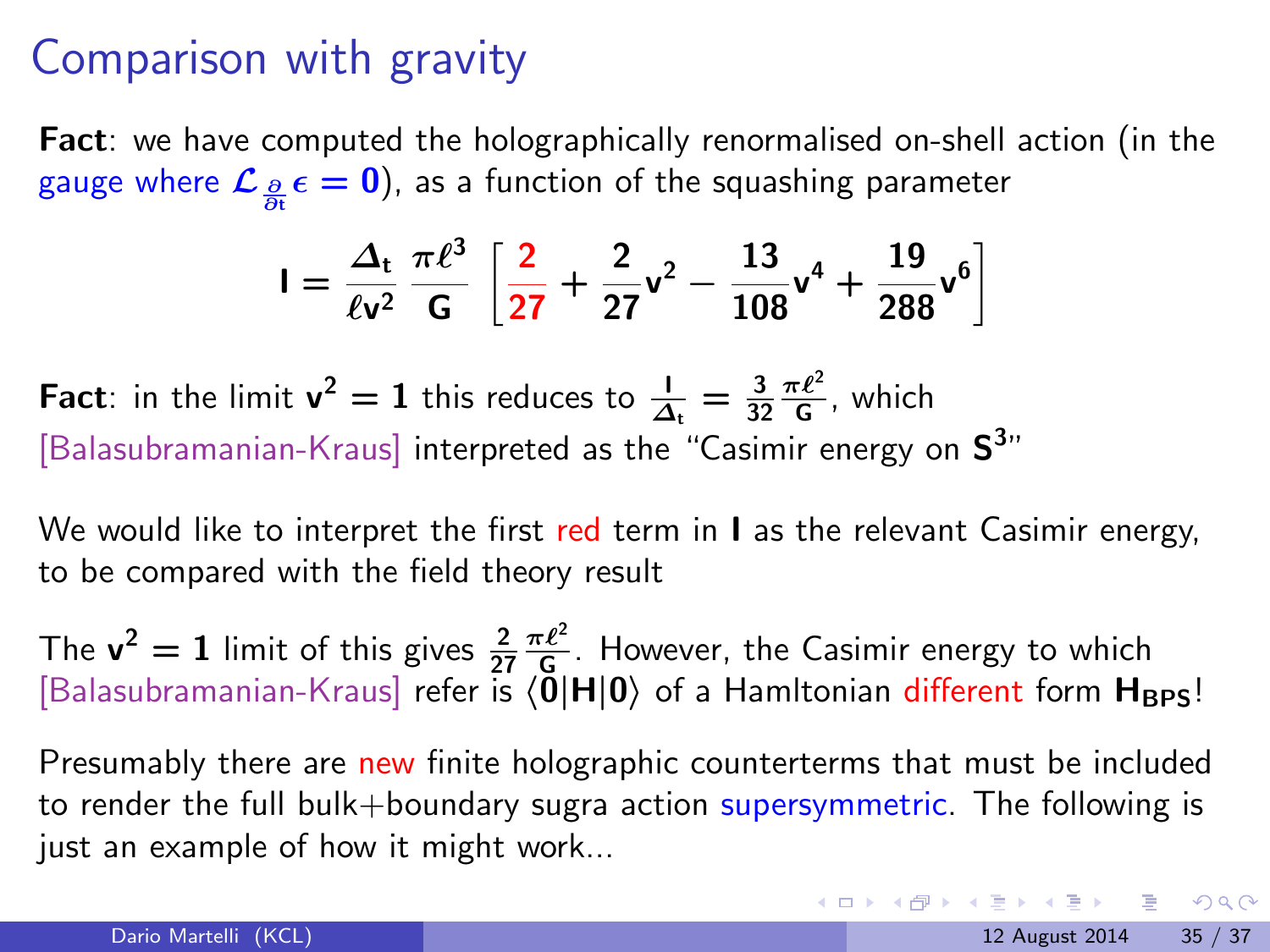#### Finite counterterms and ambiguities

- $\bullet$  In  $d = 5$  holographic renormalisation does not determine unambiguously all the counterterms necessary to render the on-shell sugra action finite
- There are four independent types of standard counterterms, which are finite on removing the UV cut-off (because scale-invariant)

$$
\Delta S = \frac{\ell^3}{8\pi G} \int_{\partial M} d^4x \sqrt{h} \left( \alpha \mathcal{E} + \beta C_{ijkl} C^{ijkl} + \gamma R^2 - \frac{\delta}{\ell^2} F_{ij} F^{ij} \right) \times \frac{\gamma}{4} \left( 4 - v^2 \right)^2 + \frac{1}{6} \left( 8\beta - \delta \right) \left( 1 - v^2 \right)^2
$$

- Has the correct polynomial dependence on  $v^2$  to remove the unwanted terms in I. But there isn't a choice of  $\gamma$ ,  $\beta$ ,  $\delta$  removing all terms simultaneously
- An independent term can be constructed using the complex structure: with the Ricci form of boundary geometry  $\mathcal{R}_{ij}=\frac{1}{2}\mathsf{R}_{ijkl}\mathcal{J}^{\mathsf{kl}}$  we obtain

$$
I - \frac{1}{108} \frac{\ell^3}{8\pi G} \int_{\partial M} d^4 x \sqrt{h} \left( \frac{7}{24} R^2 + \frac{17}{\ell^2} F_{ij} F^{ij} - \mathcal{R}_{ij} \mathcal{R}^{ij} \right) \; = \; \frac{2}{27} \frac{\Delta_t}{\ell v^2} \frac{\pi \ell^3}{G}
$$

 $QQQ$